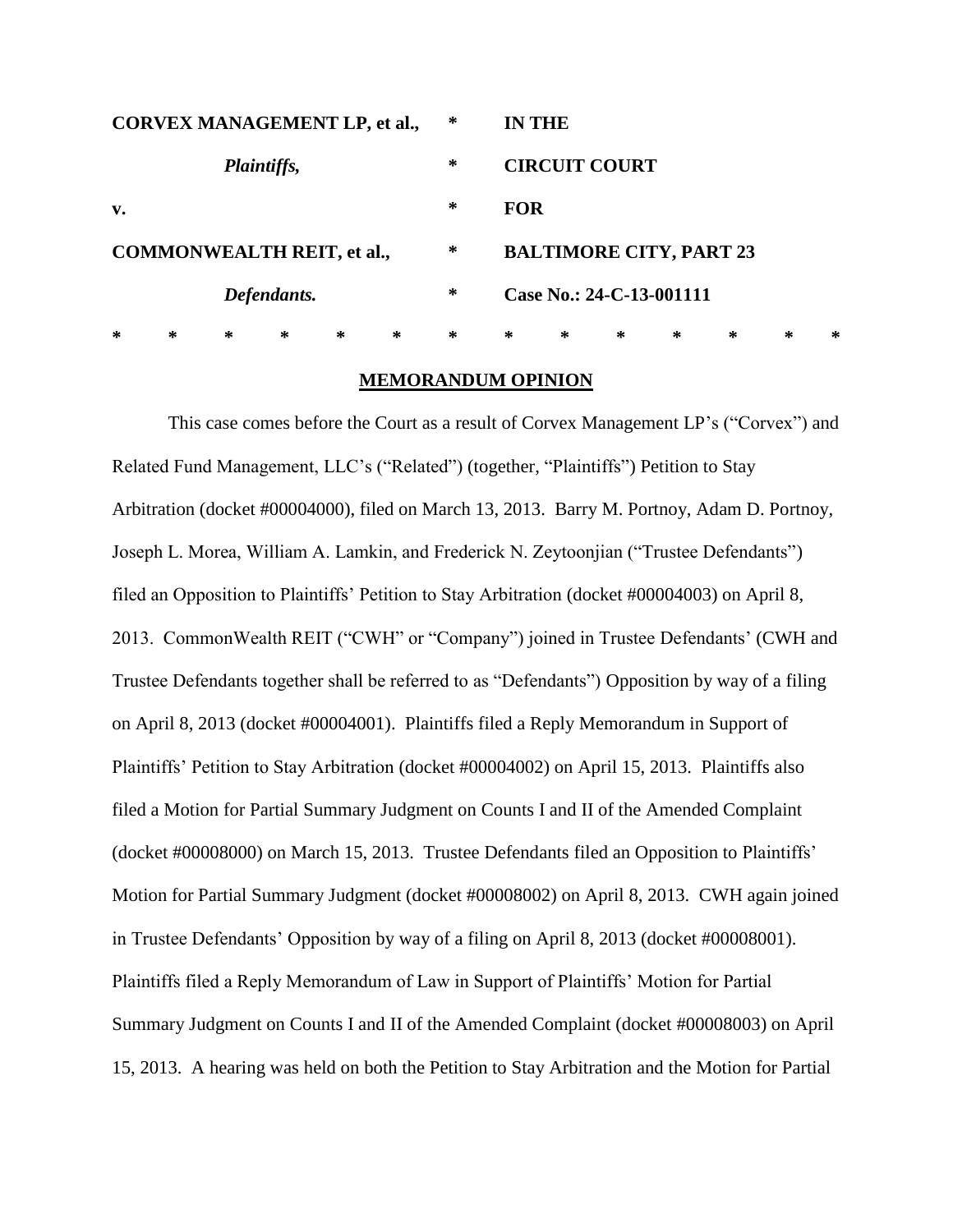Summary Judgment on Counts I and II of the Amended Complaint on May 3, 2013. For the reasons stated herein, this Court shall **DENY** Plaintiffs" Petition to Stay Arbitration. As such, the Plaintiffs" Motion for Partial Summary Judgment on Counts I and II of the Amended Complaint shall be **DENIED AS MOOT.**

## **I. FACTS & PROCEDURAL HISTORY**

Plaintiff Corvex Management LP ("Corvex") is a self-described investment firm, headquartered in New York, New York that "engages in value-based investing across capital structures in situations with identifiable catalysts." (Am. Compl. ¶ 21). Fellow Plaintiff Related Fund Management LLC ("Related") is a large, privately-owned real estate firm, also headquartered in New York, New York, whose portfolio of real estate assets as of March 13, 2013 exceeded \$15 billion. (Compl. ¶ 10; Am. Compl. ¶ 22). Corvex and Related each held approximately 4.90% of all shares of CWH stock when the instant lawsuit was filed on February 27, 2013. (Am. Compl. ¶ 21-22). As such, Plaintiffs are two of the largest shareholders of CWH. (Am. Compl. ¶ 1).

CWH is a publicly-traded real estate investment trust ("REIT") that is organized under the laws of Maryland and based in Newton, Massachusetts. (Am. Compl. ¶ 23). Barry M. Portnoy is one of CWH"s founders and a Managing Trustee. (Am. Compl. ¶ 25). Adam D. Portnoy serves as CWH"s President and is also a Managing Trustee. (Am. Compl. ¶ 26). William A. Lamkin, Frederick N. Zeytoonjian, and Joseph L. Morea are all independent CWH Trustees. (Am. Compl. ¶ 27-29, 35). CWH is managed by a Delaware limited liability company, Reit Management & Research, which is a private company that is owned by Barry and Adam Portnoy.

2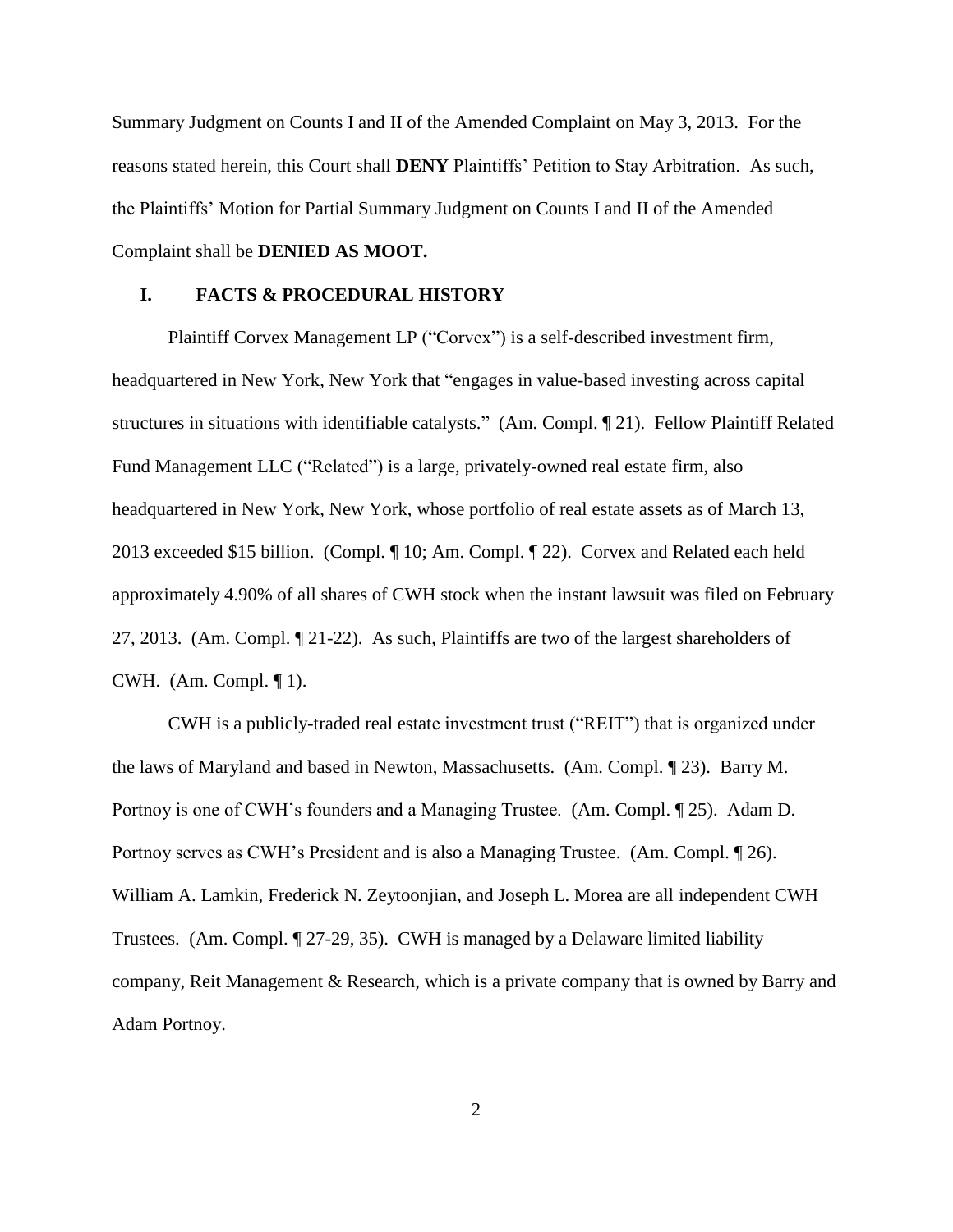In essence, this case arises out of Plaintiffs" attempt at an unsolicited, hostile takeover of CWH. CWH and its Board of Trustees have not acquiesced to Plaintiffs" hostile takeover bid and are instead employing countermeasures to combat it. Plaintiffs have proceeded to go on the offensive by bringing an action in this Court. While not particularly relevant to the Petition to Stay Arbitration at issue, for purposes of general background, the main thrust of Plaintiffs" allegations is that the Trustee Defendants have breached their fiduciary obligations to CWH and CWH"s shareholders and thus should be barred from pursuing any further defensive measures to prevent or delay a shareholder vote on Plaintiffs" hostile takeover bid. (Am. Compl. at 45-47).

Plaintiffs brought an initial Complaint (docket #00001000) in this Court on February 27, 2013, and then filed an Amended Complaint (docket #00007000) on March 15, 2013, seeking declaratory and injunctive relief for the alleged tortious conduct by the Defendants. (Am. Compl. ¶ 101-213). The same day the initial Complaint was filed, February 27, 2013, Defendants filed papers to initiate arbitration proceedings against Corvex before the American Arbitration Association ("AAA"), later amending their demand for arbitration to include Related. (Pls." Mem. in Supp. of Pet. To Stay Arbitration at 5, Ex. 3, 4). Defendants initiated the arbitration under Article XVI of CWH"s Bylaws. (Pls." Mem. in Supp. of Pet. To Stay Arbitration at 6, Ex. 3). Plaintiffs protested, countering with their Petition to Stay Arbitration (docket #00004000) on March 13, 2013. Because its resolution determines whether this proceeding shall continue before this Court, or go to arbitration, the Petition to Stay Arbitration has therefore become the threshold – and sole – issue that must be decided at this juncture.

Plaintiffs seek to block any arbitration proceedings and instead to litigate the case in the Circuit Court for Baltimore City. In that vein, Plaintiffs claim that CWH"s Bylaws requiring arbitration of disputes between shareholders and CWH and/or Trustee Defendants are invalid and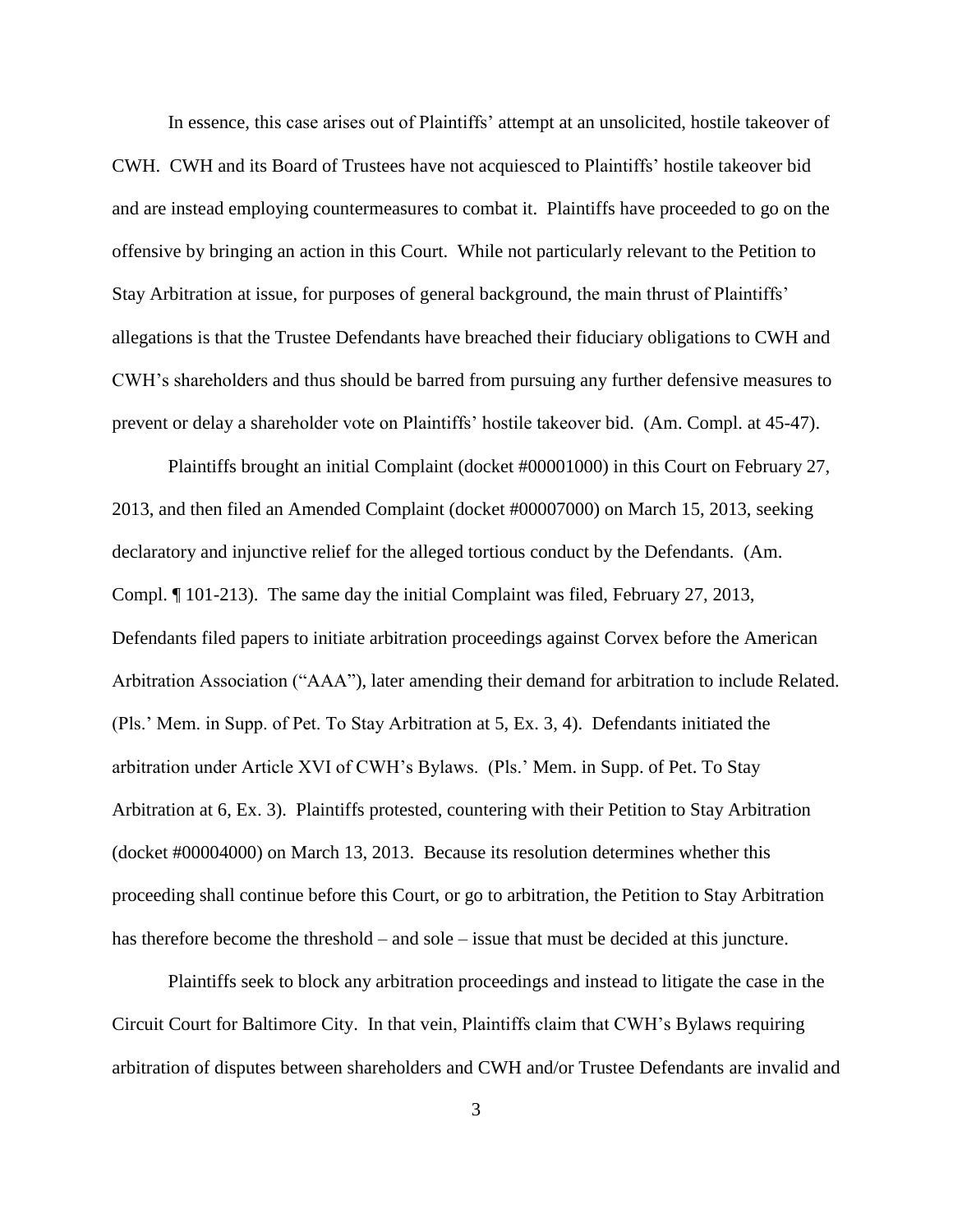unenforceable. To the contrary, CWH and Trustee Defendants maintain that CWH"s Bylaws requiring arbitration are valid and should be enforced, thereby sending the proceedings into arbitration. The challenged Arbitration Bylaws are found in Article XVI of CWH"s Bylaws and state, in relevant part:

Section 16.1. Procedures for Arbitration of Disputes. Any disputes, claims or controversies brought by or on behalf of any shareholder of the Trust (which, for purposes of this ARTICLE XVI, shall mean any shareholder of record or any beneficial owner of shares of the Trust, or any former shareholder of record or beneficial owner of shares of the Trust), either on his, her or its own behalf, on behalf of the Trust or on behalf of any series or class of shares of the Trust or shareholders of the Trust against the Trust or any Trustee, officer, manager (including Reit Management & Research LLC or its successor), agent or employee of the Trust, including disputes, claims or controversies relating to the meaning, interpretation, effect, validity, performance or enforcement of the Declaration of Trust or these Bylaws (all of which are referred to as "Disputes") or relating in any way to such a Dispute or Disputes shall, on the demand of any party to such Dispute, be resolved through binding and final arbitration in accordance with the Commercial Arbitration Rules (the "Rules") of the American Arbitration Association ("AAA") then in effect, except as those Rules may be modified in this ARTICLE XVI. For the avoidance of doubt, and not as a limitation, Disputes are intended to include derivative actions against Trustees, officers or managers of the Trust and class actions by shareholders against those individuals or entities and the Trust. For the avoidance of doubt, a Dispute shall include a Dispute made derivatively on behalf of one party against another party.

(Pls." Mem. in Supp. of Pet. To Stay Arbitration, Ex. 6; Trustee Defs." Mem. of Law in Opp. to

Pls." Pet. to Stay Arbitration, Ex. 2 at CWH 50).

Apart from the Petition to Stay Arbitration, Plaintiffs have filed several other motions.

An Emergency Motion for a Temporary Stay of Arbitration Proceedings (docket #00005000),

was filed on March 13, 2013. The Trustee Defendants responded with a Memorandum of Law in

Opposition to Corvex"s Emergency Motion for a Temporary Stay of Arbitration Proceedings

(docket #00005003) on March 15, 2013. Plaintiffs then answered with a Reply Memorandum in

Support of their Motion for a Temporary Stay of Arbitration Proceedings (docket #00005004) on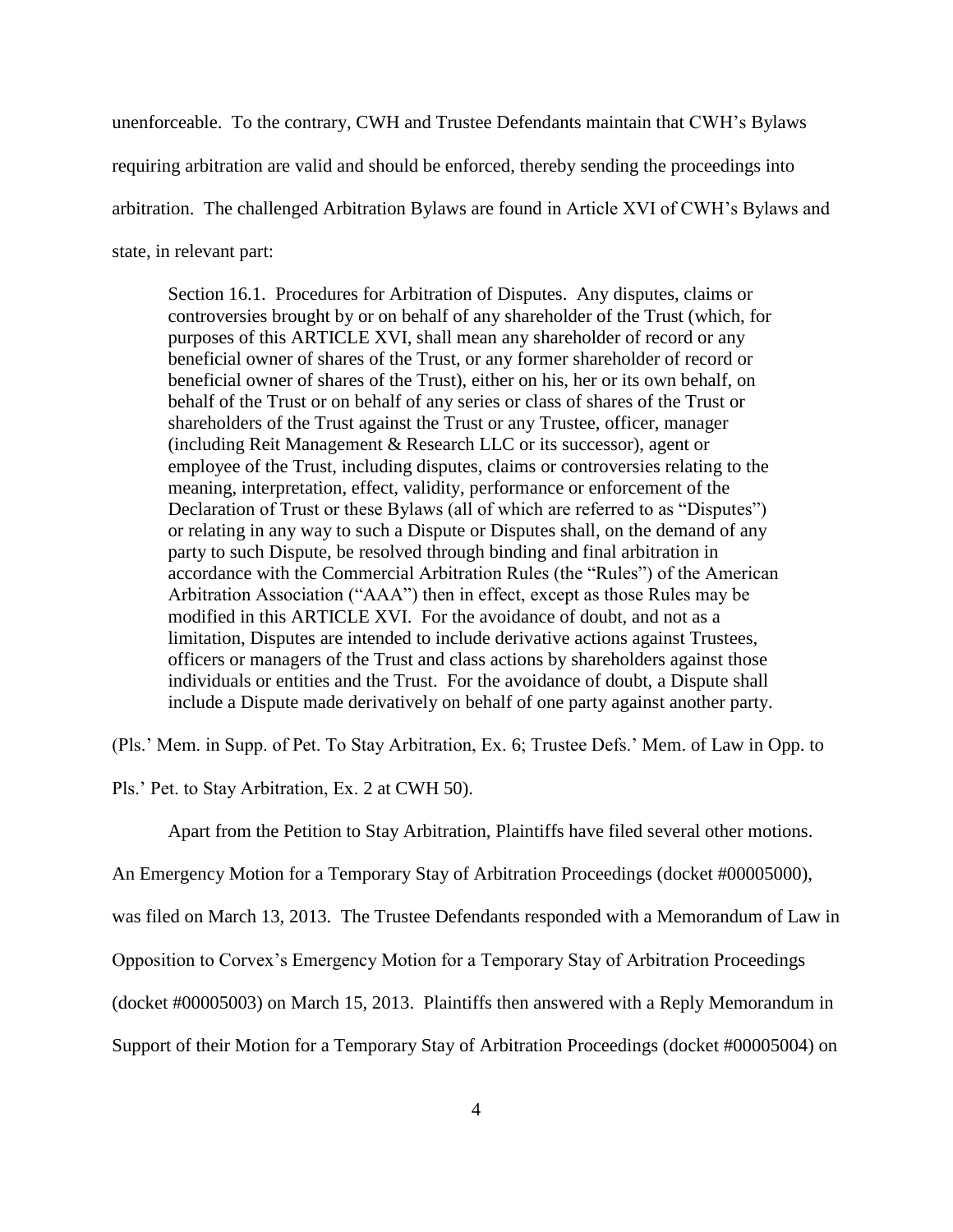March 18, 2013. A hearing on the Emergency Motion for a Temporary Stay of Arbitration Proceedings was held on March 18, 2013, and each side presented argument. This Court denied the Emergency Motion in an Order dated March 18, 2013.

Additionally, Plaintiffs filed a Motion for Partial Summary Judgment on Counts I and II of the Amended Complaint (docket #00008000), accompanied by a supporting Memorandum of Law, on March 15, 2013. The Trustee Defendants submitted a Memorandum of Law in Opposition to Corvex"s Motion for Partial Summary Judgment (docket #00008002) on April 8, 2013. CWH filed an Opposition to Plaintiffs" Motion for Partial Summary Judgment on Counts I and II of the Amended Complaint (docket #00008001) on April 8, 2013. Plaintiffs filed a Reply Memorandum of Law in Support of Plaintiffs" Motion for Partial Summary Judgment on Counts I and II of the Amended Complaint (docket #00008003) on April 15, 2013.

#### **II. ANALYSIS**

### **a. The Court Decides Whether a Case Proceeds in Court or Arbitration**

Neither party disputes that it is within the province of this Court to determine whether this case should remain before the Circuit Court for Baltimore City or order that arbitration proceed. Under the Maryland Uniform Arbitration Act  $("MUAA")^1$ , "[i]f a party denies the existence of the arbitration agreement, he may petition the court to stay . . . arbitration proceedings." Md. Code Ann., Cts. & Jud. Proc. §3-208(a). If the Court finds that the existence of a valid and enforceable arbitration agreement is in "substantial and bona fide dispute," it is the Court's responsibility to "try this issue promptly and order a stay if it finds for the petitioner." *Id.* at §3-208(c). Oppositely, if the Court finds that a valid and enforceable agreement to arbitrate exists, "it shall order the parties to proceed with arbitration." *Id.*

<sup>1</sup> Md. Code Ann., Cts. & Jud. Proc. §§3-201 *et seq.*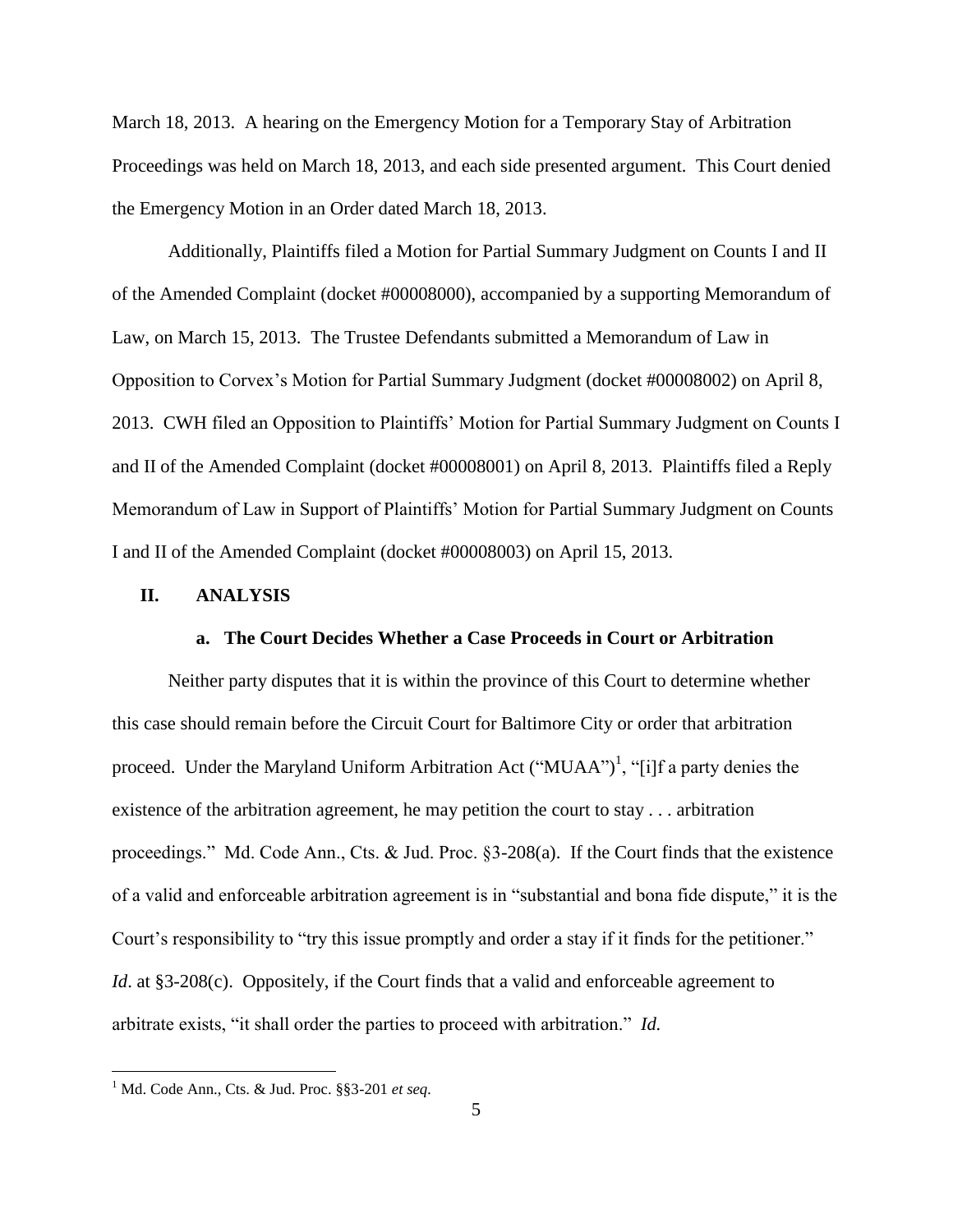Both federal and Maryland state law support this proposition. The Maryland Court of Appeals has clearly confirmed that ""[w]here the parties are, as here, in disagreement on the very question whether there exists an agreement to arbitrate the subject matter of the dispute, the resolution of that question is for *the court* in an appropriate proceeding."" *Stephen L. Messersmith, Inc. v. Barclay Townhouse Assocs.*, 313 Md. 652, 661, 547 A.2d 1048 (1988) (citing *Baltimore v. Balto. City Fire Fighters*, 49 Md. App. 60, 65-66, 430 A.2d 99 (1981)) (alteration and emphasis added by the Court of Appeals). *See also Balto. County Fraternal Order of Police Lodge No. 4 v. Balto. County*, 429 Md. 533, 549, 57 A.3d 425 (2012) (citing *Messersmith*, 313 Md. at 660) ("The only circumstance in which courts play a leading role in cases involving arbitration is in deciding arbitrability of a dispute. Courts have a prerogative in that instance "because the existence of an agreement to arbitrate is a threshold issue, [and] the courts must have authority to assess, independently of the arbitrator"s point of view, whether or not the parties ever reached such an agreement.""). Importantly, the Court of Appeals has warned courts ruling on such issues to confine their decisions solely to the determination of "whether a valid arbitration agreement exists," and *not* to "stray into the merits of any underlying agreements."" *Fraternal Order of Police Lodge No. 4*, 429 Md. at 550 (citing *Cheek v. United Healthcare of the Mid-Atl., Inc., 378 Md. 139, 155, 159-60, 835 A.2d 656 (2003)).*<sup>2</sup>

The Fourth Circuit has similarly held that under the Federal Arbitration Act ("FAA")<sup>3</sup>, "federal courts must first decide whether the parties entered into an agreement to arbitrate their disputes," by applying "ordinary state-law principles that govern the formation of contracts." *Syndor v. Conseco Fin. Servicing Corp.*, 252 F.3d 302, 305 (4th Cir. 2001). Accordingly, in this

 $2$  Oftentimes, even in cases where the "very arbitrability of the dispute overlaps with its merits," the question is one for the arbitrator and not the court because the issues involve questions of contract application and interpretation. *Fraternal Order of Police Lodge No. 4*, 429 Md. at 550-51 (citations omitted). 3 9 U.S.C. §1 *et seq.*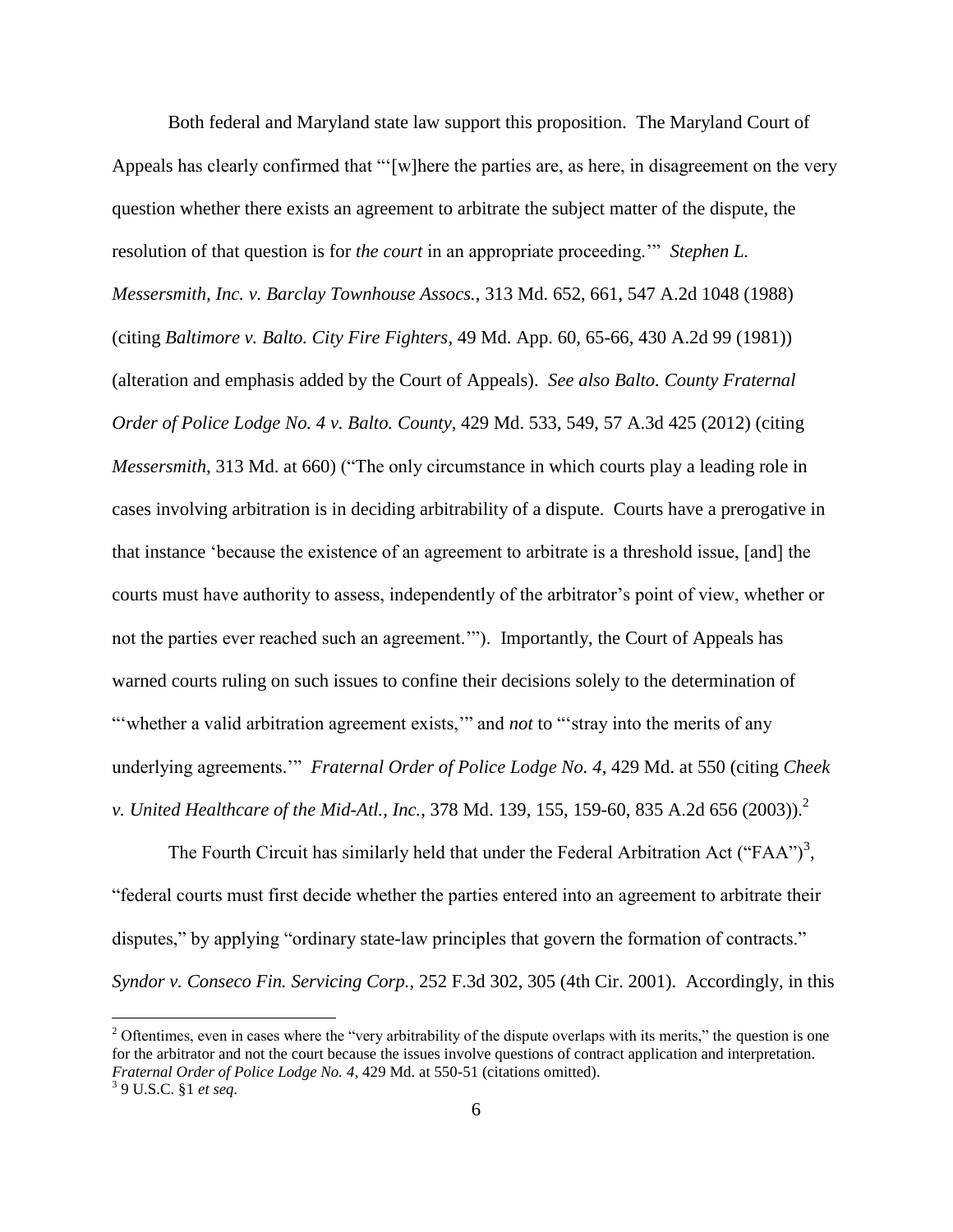case, this Court shall determine if the parties agreed to a valid and enforceable contract to arbitrate, and in turn, decide whether this case is properly before the Court or whether the case should be ordered to proceed in arbitration.

#### **b. Arbitration is Strongly Favored as a Matter of Public Policy**

Federal and state courts alike have expressed public policy"s strong preference for arbitration, as governed by the FAA and, in Maryland, the MUAA. $<sup>4</sup>$  To be sure, the MUAA has</sup> been described as the "State analogue to the [FAA, and the] same policy favoring enforcement of arbitration agreements is present in both our own and the federal acts." *Walther v. Sovereign Bank*, 386 Md. 412, 424, 872 A.2d 735 (2005) (citing *Holmes v. Coverall N. Am.*, 336 Md. 534, 541, 649 A.2d 365 (1994)). In fact, the MUAA was "purposefully meant to mirror the language of the FAA." *Id*. at 423-24. As a consequence, Maryland courts can "rely on decisions interpreting the FAA in reaching [their] decision[s]." *Id*. (citing *Holmes*, 336 Md. at 424).

In *AT&T Mobility v. Concepcion*, the United States Supreme Court explained that Congress enacted the FAA "in response to widespread judicial hostility to arbitration agreements." 131 S. Ct. 1740, 1745, 179 L. Ed.2d 742 (2011). Therefore, it evinces a ""liberal federal policy favoring arbitration,"" *Id*. (citing *Moses H. Cone Mem'l Hosp. v. Mercury Constr. Corp.*, 460 U.S. 1, 24, 103 S. Ct. 927, 74 L. Ed.2d 765 (1983)), with its "primary purpose" being "to ensur[e] that private arbitration agreements are enforced according to their terms." *Id*. at 1748 (citing *Volt Info. Sciences, Inc. v. Bd. of Trustees of Leland Stanford Junior Univ.*, 489 U.S. 468, 478, 109 S. Ct. 1248, 103 L. Ed.2d 488 (1989)). Still, the Court acknowledged if a party

<sup>4</sup> It is uncontested by the parties that both statutory frameworks apply in this case. *See* Pls." Mem. in Support of Pet. to Stay Arbitration at 1 (submitting the Memorandum of Law pursuant to the FAA and the MUAA); Trustee Defs." Mem. of Law in Opp"n to Pls." Pet. to Stay Arbitration at 3-4 (noting that the FAA governs the "validity, effect and interpretation of this arbitration agreement" and observing that the Arbitration Bylaw also "enjoys favored status" under Maryland law through the MUAA); Trustee Defs.' Mem. of Law in Opp'n to Pls.' Pet. to Stay Arbitration, Ex. 2 at CWH 51 (citing CWH Bylaws §16.5) (recognizing that the FAA would apply to any arbitration proceedings).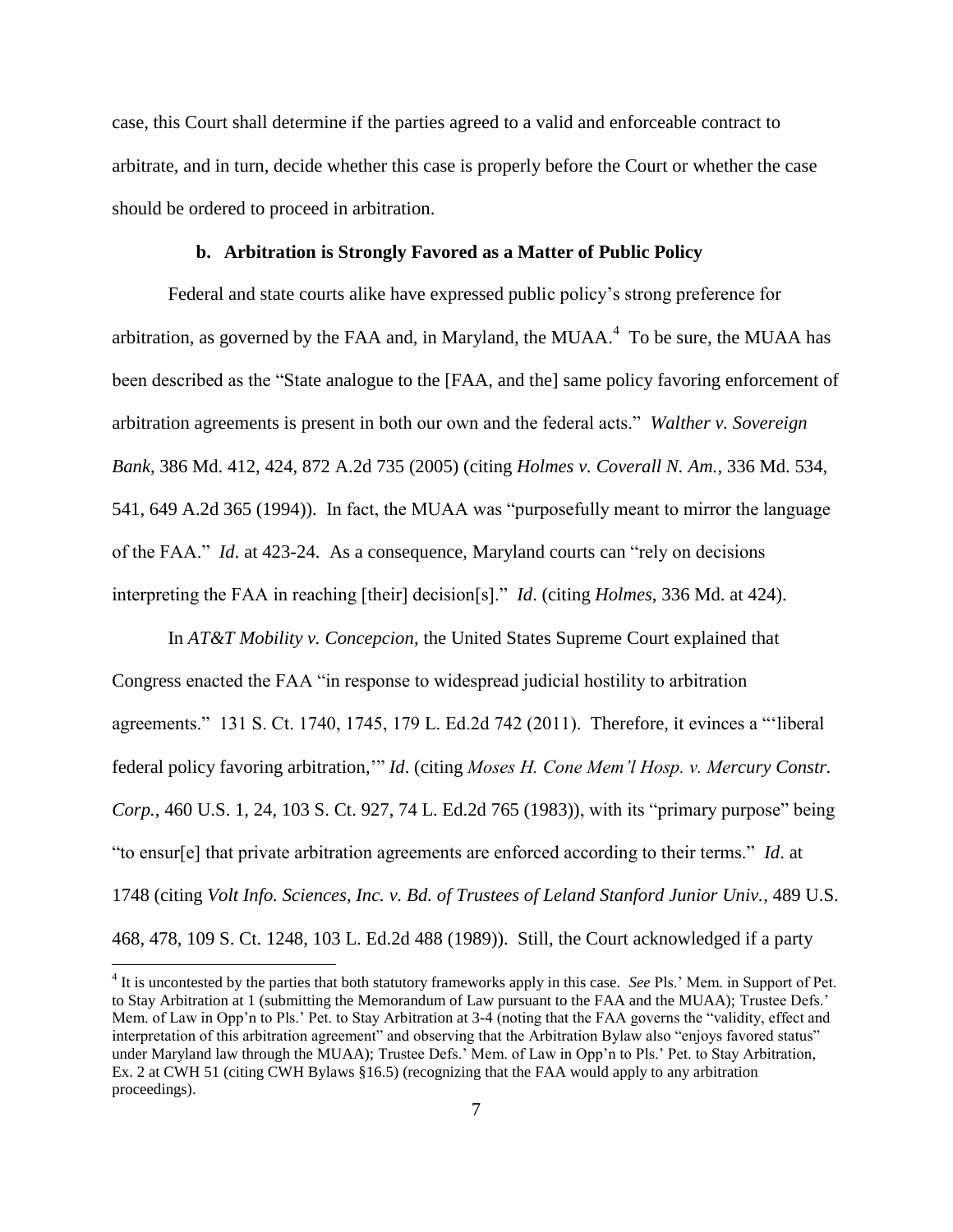has not agreed to arbitrate a dispute, any policy goals are irrelevant – "it goes without saying that a contract cannot bind a nonparty." *EEOC v. Waffle House*, 534 U.S. 279, 122 S. Ct. 754, 763, 151 L. Ed.2d 755 (2002). The First Circuit defined the distinction perhaps clearest of all: "The federal policy [favoring arbitration], however, does not extend to situations in which the *identity* of the parties who have agreed to arbitrate is unclear." *McCarthy v. Azure*, 22 F.3d 351, 355 (1st Cir. 1994) (emphasis added). *See also Grundstad v. Ritt*, 106 F.3d 201, 205 n.5 (7th Cir. 1997) ("[T]he federal policy favoring arbitration applies to issues concerning the scope of an arbitration agreement entered into consensually by contracting parties; it does not serve to extend the reach of an arbitration provision to parties who never agreed to arbitrate in the first place.") (citing *McCarthy*, 22 F.3d at 355).

The Supreme Court's decision in *Granite Rock Co. v. Int'l Brotherhood of Teamsters* further expounded on the presumption in favor of arbitration. 130 S. Ct. 2847 (2010). The Court acknowledged that "[a]rbitration is strictly a matter of consent, and thus is a way to resolve those disputes – *but only those disputes* – that the parties have agreed to submit to arbitration. *Granite Rock*, 130 S. Ct at 2857 (citing *Volt*, 489 U.S. at 479; *First Options of Chicago, Inc. v. Kaplan*, 514 U.S. 938, 944 (1995)) (emphasis in original; quotation marks omitted). Indeed, the Court warned, it had never "held that courts may use policy considerations as a substitute for party agreement." *Id*. at 2859 (citations omitted). *Granite Rock* clarified that the Supreme Court has "applied the presumption favoring arbitration . . . only where it reflects, and derives its legitimacy from, a judicial conclusion that arbitration of a particular dispute is what the parties intended because their express agreement to arbitrate was validly formed and (absent a provision clearly and validly committing such issues to an arbitrator) is legally enforceable and best construed to encompass the dispute." *Id*. at 2859-60 (citations omitted).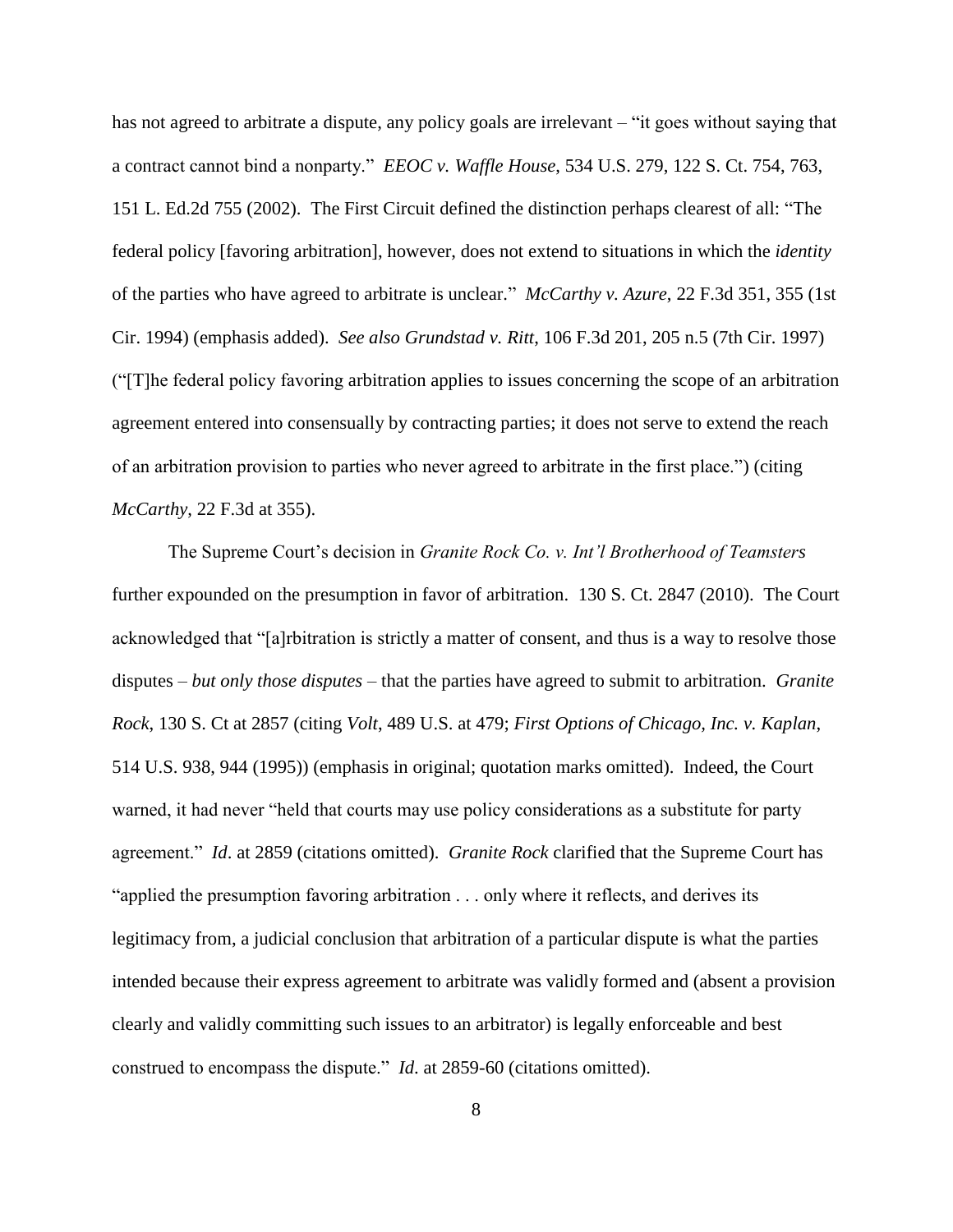As recently as November 2012, the Court of Appeals has "reiterat[ed] that in Maryland arbitration has often been referred to as a "favored" method of resolving disputes, as it is considered "generally a less expensive and more expeditious means of settling litigation and relieving docket congestion."" *Fraternal Order of Police Lodge No. 4*, 429 Md. at 549 (citing *Walther*, 386 Md. at 425). This pro-arbitration policy is well-anchored in Maryland law. The *Walther* Court, for example, confirmed in no uncertain terms that, "[t]he favorable status which arbitration agreements are afforded in Maryland has been made explicitly evident by the Legislature in the enactment of the MUAA." 386 Md. at 425. *See also Cheek*, 378 Md. at 146 (confirming that the MUAA "expresses a legislative policy favoring enforcement of agreements to arbitrate and Maryland courts have consistently interpreted it as such) (citations omitted). Indeed, Maryland appellate courts have recognized the legislature's partiality toward arbitration at least as far back as the mid-1970s, when the Court of Special Appeals observed a "legislative policy in favor of the enforcement of agreements to arbitrate." *Bel Pre Medical Ctr., Inc. v. Frederick Contractors*, 21 Md. App. 307, 321, 320 A.2d 558 (1974).

Likewise, Delaware courts, frequently followed for their expertise in the field of corporate law,<sup>5</sup> have highlighted that "Delaware public policy favors arbitration." *Feeley v. NHAOCG, LLC*, --- A.3d ----, 2012 WL 6840577 (Del. Ch. Nov. 28, 2012) (citing *SBC Interactive, Inc. v. Corporate Media Partners*, 714 A.2d 758, 761 (Del. 1998)). Because of the "strong presumption" existing in favor of arbitration, the Delaware courts generally interpret

<sup>5</sup> *See, e.g.*, Delaware State Courts: Delaware Court of Chancery, http://courts.delaware.gov/chancery/ (last visited April 22, 2013) (noting that the Delaware Court of Chancery "is widely recognized as the nation's preeminent forum for the determination of disputes involving the internal affairs of the thousands upon thousands of Delaware corporations and other business entities through which a vast amount of the world's commercial affairs is conducted. Its unique competence in and exposure to the issues of business law are unmatched.").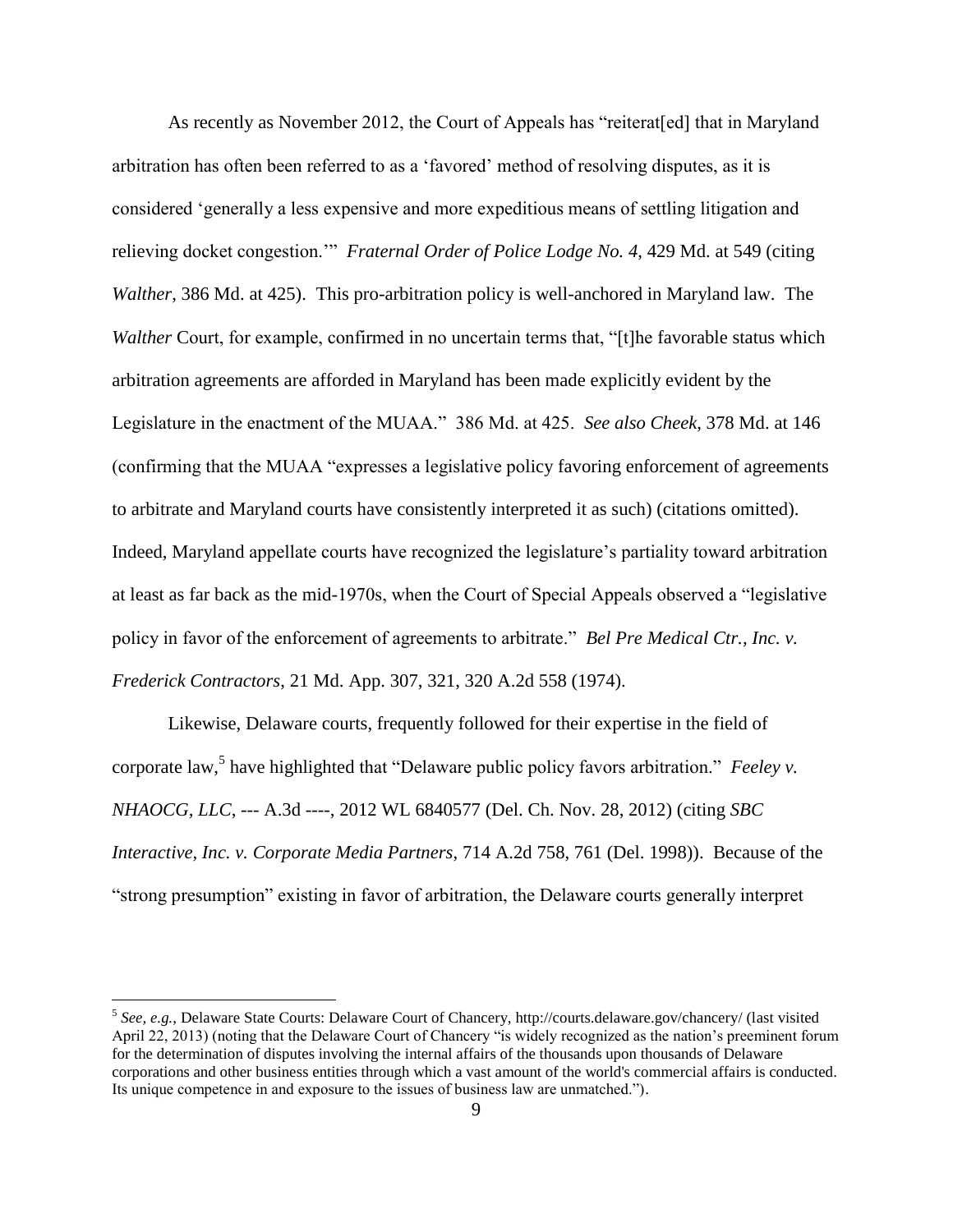contractual arbitration clauses broadly. *Id*. (citing *NAMA Hldgs., LLC v. Related World Mkt. Ctr., LLC*, 922 A.2d 417, 430 (Del. Ch. 2007)).

Plaintiffs acknowledge the FAA"s clear-cut preference for arbitration, but argue that it "has *no* bearing on this Court"s determination as to whether an enforceable arbitration agreement exists." (Pls." Reply Mem. in Supp. of Pet. To Stay Arbitration at 9). Plaintiffs cite *Kirleis v. Dickie, McCamey & Chilcote, P.C.* for the proposition that the "presumption in favor of arbitration [created by the FAA] does not apply to the determination of whether there is a valid agreement to arbitrate between the parties." 560 F.3d 156, 160 (3rd Cir. 2009). When traced back through precedent, the reasoning behind this holding becomes somewhat muddled. *Kirleis*  quotes *Fleetwood Enters., Inc. v. Gaskamp*, which observed that the "federal policy favoring arbitration does not apply to the determination of whether there is a valid agreement to arbitrate between the parties; instead "[o]rdinary contract principles determine *who* is bound." 280 F.3d 1069, 1073 (5th Cir. 2002) (emphasis added). This perspective is bolstered by the Eighth Circuit precedent on which *Fleetwood* draws, *Daisy Mfg. Co., Inc. v. NCR Corp.*, which stands for the proposition that before a party can be required to arbitrate, the court "must engage in a limited review to ensure that the dispute is:

arbitrable – i.e., that a valid agreement to arbitrate exists *between the parties* and that the dispute falls within the substantive scope of that agreement. Ordinary contract principles determine *who* is bound by such written provisions and of course parties can become contractually bound absent their signatures.... [A]lthough a party is bound by an arbitral award only where it has agreed to arbitrate, an agreement may be implied from the party"s conduct.

29 F.3d 389, 392 (8th Cir. 1994) (emphasis added) (citations & quotation marks omitted). Again, the Court focuses on the agreement"s validity in the sense of *who* is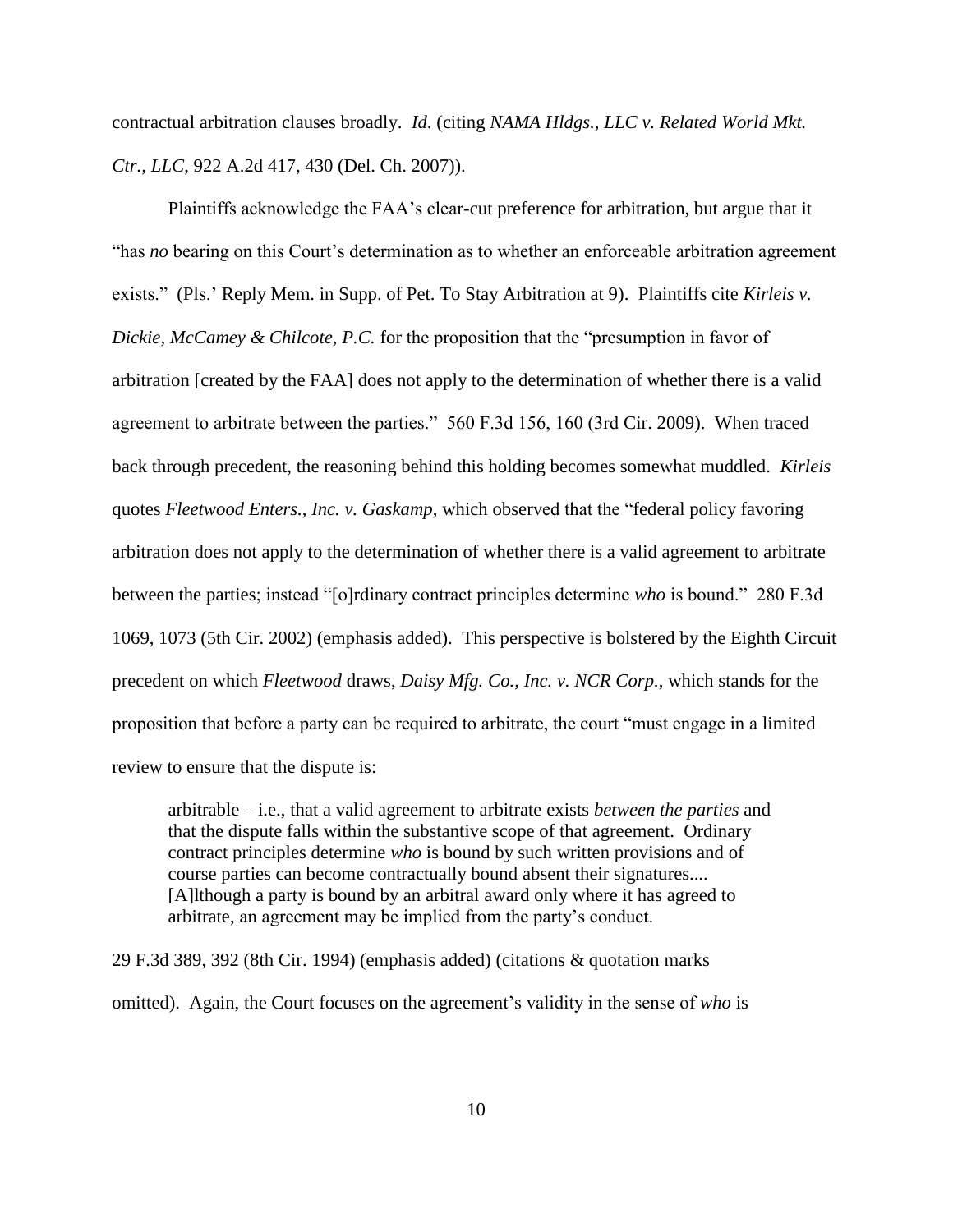party to the agreement – in other words, did the parties comprehend their being bound and have they manifested some intention to be so bound?

After *Kirleis*, the Third Circuit conceded that substantial confusion surrounded the issue, stating without deciding that the presumption in favor of arbitration "probably applie[d]" to the question of "whether the merits-based dispute in question falls within the scope of that valid agreement," but "probably does not apply" to the question of "whether there is a valid agreement to arbitrate between the parties." *Century Indemnity Co. v. Certain Underwriters at Lloyd's, London*, 584 F.3d 513, 526-27 (3rd Cir. 2009). Ultimately, the *Century* Court declined to "reach a definitive conclusion on the breadth of the presumption in favor of arbitration," and admitted that "the law as we have set it forth on the point in various cases is unclear." *Id*. at 527.

This Court is mindful of the Fourth Circuit's conclusion that "the presumption in favor of arbitration does not apply to questions of an arbitration provision"s validity, rather than its scope." *Noohi v. Toll Bros., Inc.*, 708 F.3d 599, 611 n.6 (4th Cir. 2013) (citing *Granite Rock*, 130 S. Ct. at 2857-58). Again, however, *Noohi*"s footnote was in the context of an ambiguity as to *which parties* were bound to the arbitration agreement. 708 F.3d 599 at 611, n.6 (reasoning that "[b]ecause the arbitration provision unambiguously binds only the buyer, there is no ambiguity to interpret by application of a presumption in favor of arbitration" and "even if there were an ambiguity . . . the presumption in favor of arbitration does not apply to questions of an arbitration provision"s validity, rather than its scope.").

Given this background, this Court will not examine the arbitration issue in a vacuum, but with the knowledge that both state and federal law cast a favorable light on arbitration. Thus, even if this Court were to ignore all of the precedent recognizing the presumption in favor of arbitration – which it will not do – this case is still distinguishable on the facts from *Noohi.*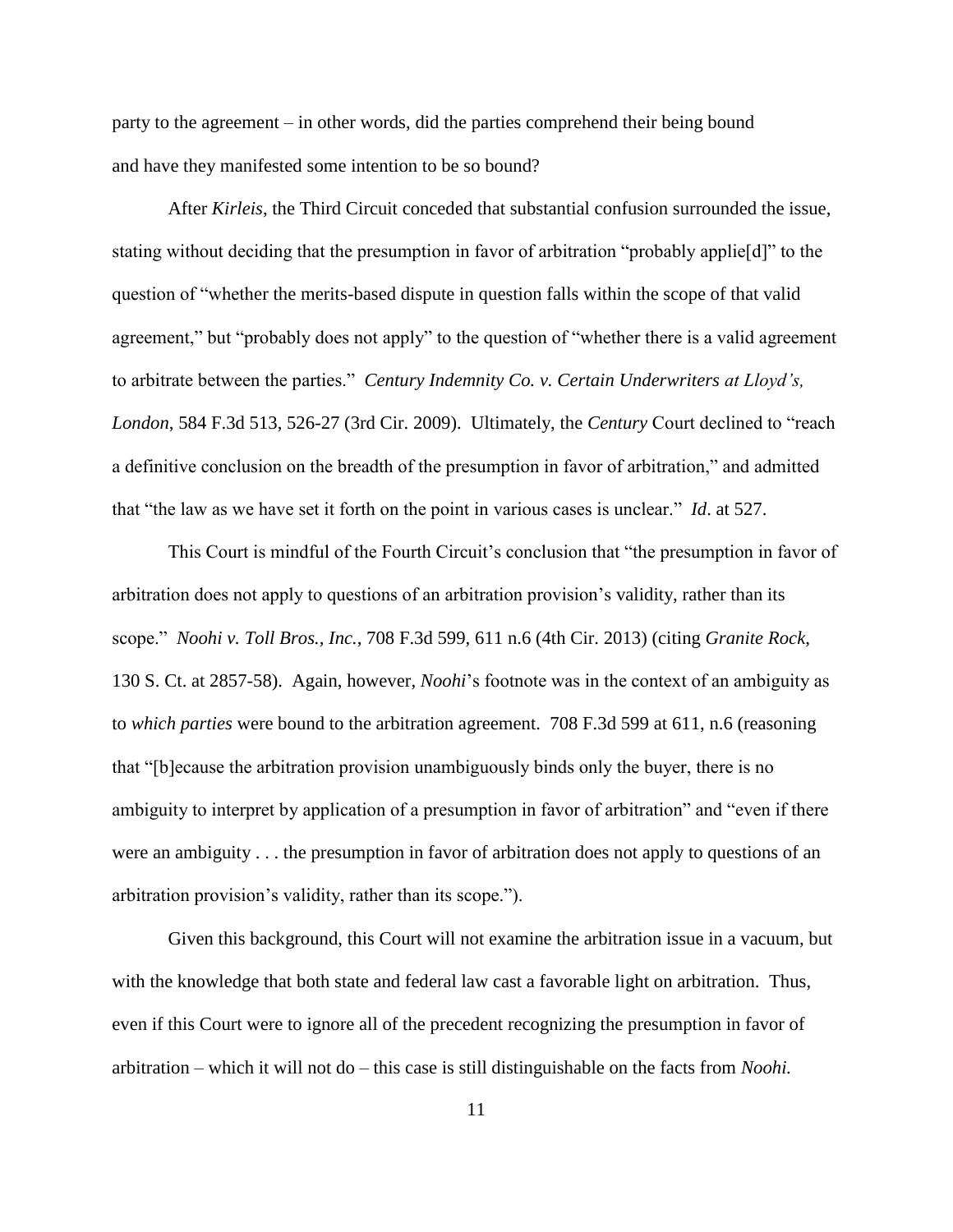Plaintiffs" attempt to expand these precedents to argue that the policy favoring arbitration does not apply to any determination of *whether* Plaintiffs are bound by an agreement, not just whether Plaintiffs comprehended the *identities* of the parties to the agreement, is not persuasive. There is a difference between realizing that one is party to an agreement, yet refusing to consent to it, and failing to comprehend that an agreement to which one is subject to exists altogether. Plaintiffs in this case do not – and cannot – complain that they did not know *who* the parties to the arbitration agreement were. *See, e.g.*, Pls." Mem. in Supp. of Pet. To Stay Arbitration at 2 ("the Arbitration Bylaws were unilaterally foisted upon Plaintiffs . . ."). Plaintiffs clearly had constructive knowledge – and, in fact, actual knowledge – that they were party to the arbitration agreement written into CWH"s Bylaws. The identity of the parties who were supposed to be bound by the agreement was clear. Plaintiffs merely aver that they did not *assent* to the arbitration agreement, disputing *whether* the arbitration agreement is enforceable, not to *whom* it was intended to apply. Although not a dispositive factor, this Court shall take into account the strong presumption in favor of arbitration as a matter of public policy in deciding the issues before it.

#### **c. Types of Claims Arbitration Agreements are Intended to Cover**

As a general, foundational rule, the parties' intentions control when a court decides if an agreement to arbitrate has been made. *Crown Oil & Wax Co. of Del., Inc. v. Glen Constr. Co. of Va., Inc.*, 320 Md. 546, 558, 578 A.2d 1184 (1990) (citing *Messersmith*, 313 Md. at 658)). However, questions sometimes arise over the scope of an arbitration agreement, which the Court of Appeals has divided into three main categories. The *Crown Oil* Court summarized the three varieties of disputes over the scope of an arbitration clause:

First, where the language of the arbitration clause is clear, and the dispute in question falls clearly within the provision. Second, where it is clear that the issue sought to be arbitrated lies beyond the scope of the arbitration clause. [. . . And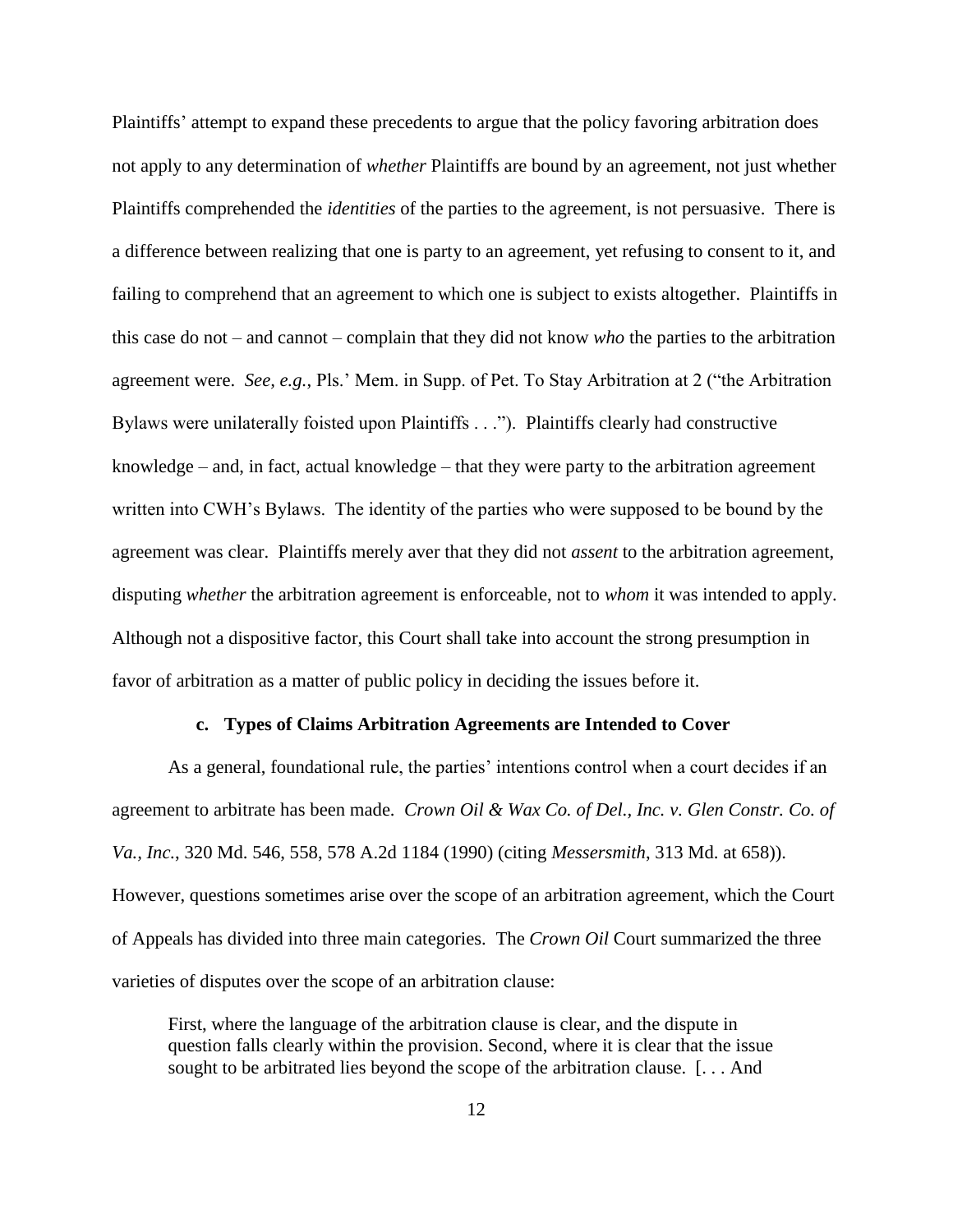third, where] the language . . . is unclear as to whether the subject matter of the dispute falls within the scope of the arbitration agreement.

*Id.* (citing *Gold Coast Mall, Inc. v. Larmar Corp.*, 298 Md. 96, 104-05, 468 A.2d 91 (1983)) (internal citations & quotation marks omitted). In situations where the dispute falls into the third category, if the parties use a "broad, all encompassing clause," the court then presumes that the parties intended for *all* matters to go to arbitration. *Id*. (citing *NSC Contractors, Inc. v. Borders*, 317 Md. 394, 403, 564 A.2d 408 (1989); *Gold Coast*, 298 Md. at 104).

The breadth of CWH"s Arbitration Bylaws in Section 16.1 could hardly be wider nor could their language be clearer. The Arbitration Bylaws cover:

[a]ny disputes, claims or controversies brought by or on behalf of any shareholder of the Trust . . . including disputes, claims or controversies relating to the meaning, interpretation, effect, validity, performance or enforcement of the Declaration of Trust or these Bylaws . . . or relating [thereto] shall, on the demand of any party . . . be resolved through . . . arbitration.

(Pls." Mem. in Supp. of Pet. To Stay Arbitration, Ex. 6; Trustee Defs." Mem. of Law in Opp. to Pls." Pet. to Stay Arbitration, Ex. 2 at CWH 50). Section 16.1"s language is straightforward and unambiguous as to the subject matter to which arbitration was intended to apply, placing the claims at issue from the Amended Complaint into the first category,<sup>6</sup> where the dispute "falls" clearly within the [arbitration] provision." *Crown Oil*, 320 Md. at 558. All of the counts Plaintiff raises in the Amended Complaint are "disputes, claims or controversies brought by or on behalf of" (Pls." Mem. in Supp. of Pet. To Stay Arbitration, Ex. 6) "two of the largest shareholders of Defendant [CWH]." (Am. Compl. 1). Consequently, all of the claims asserted in the Amended Complaint were intended to fall within the scope of the arbitration agreement.

 $6$  Even if Plaintiffs were to maintain that the scope of the arbitration clause was unclear as to what matters it covered, Section 16.1"s "broad, all encompassing" nature would lead this Court to the conclusion that the parties intended for all matters to go to arbitration. *Crown Oil*, 320 Md. at 558 (citing *NSC Contractors*, 317 Md. at 403; *Gold Coast*, 298 Md. at 104).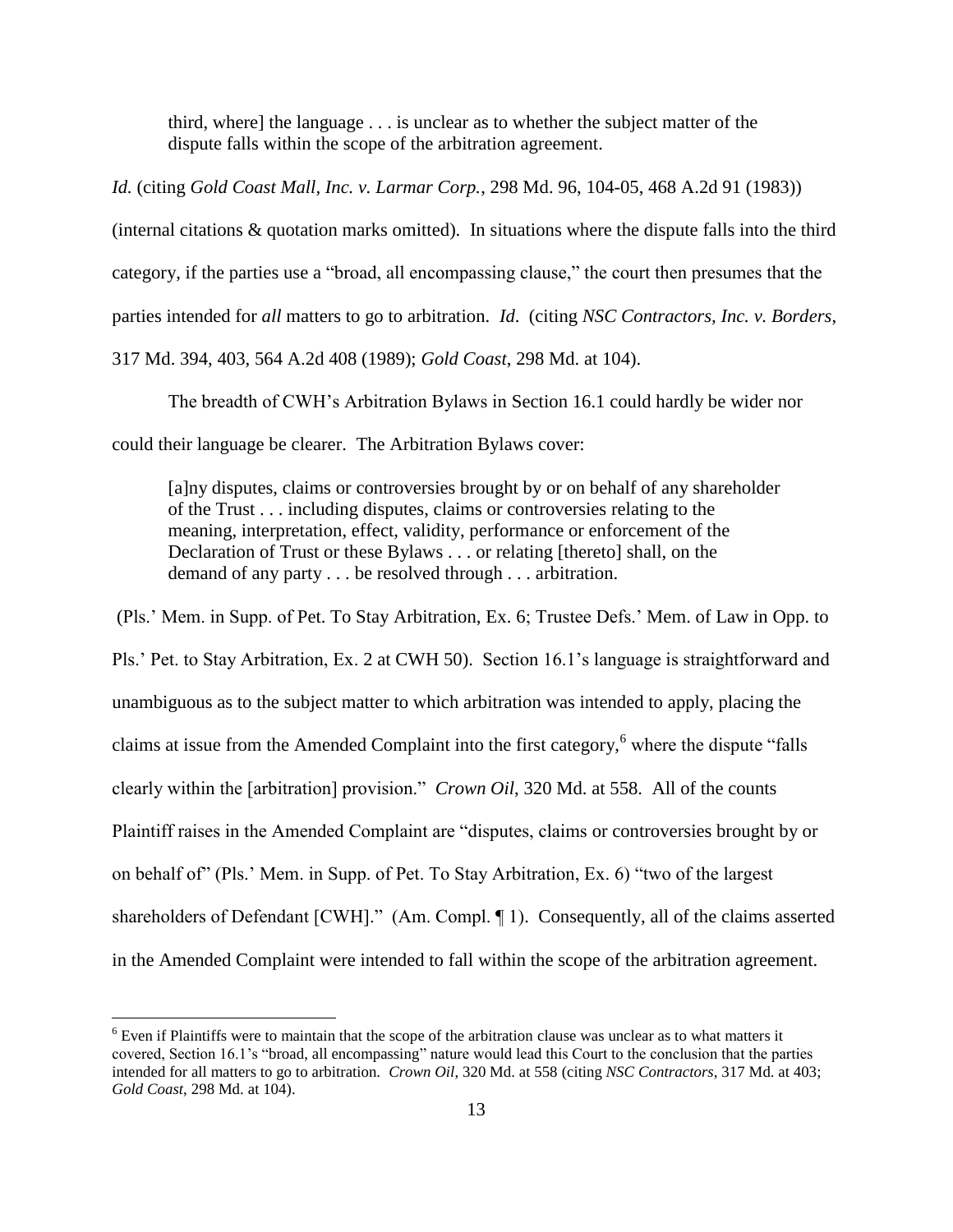# **d. Mutual Assent Was Achieved Through Constructive and/or Actual Knowledge of the Arbitration Agreement**

Whether the parties have knowledge of and have consented to an arbitration agreement is of utmost importance. After all, "a party cannot be required to submit any dispute to arbitration that it has not agreed to submit." *Cheek*, 378 Md. at 147 (citing *Curtis G. Testerman Co. v. Buck*, 340 Md. 569, 579, 667 A.2d 649, 654 (1995)).In that vein, Plaintiffs contend that CWH"s "Arbitration Bylaws are invalid and unenforceable against Corvex and Related for the simple reason that Plaintiffs never assented to them," reasoning that constructive notice is insufficient to supply a shareholder with knowledge of a company's arbitration bylaws. (Pls.' Pet. to Stay Arbitration at 9). Plaintiffs acknowledge that the issue of "whether a shareholder can be deemed to have constructively assented to a unilaterally imposed arbitration provision contained in a company"s bylaws" is an issue of first impression for the Maryland courts. (*Id*. at 10). In essence, Plaintiffs submit that this Court should subscribe to the Third Circuit's view in *Kirleis* that a shareholder/director"s mere constructive notice of or implicit agreement to an arbitration provision in corporate bylaws is insufficient to create an enforceable arbitration contract. 560 F.3d at 162-63. Rather, they believe an "explicit agreement is essential to the formation of an enforceable arbitration contract." *Id*. at 163.

The factual scenario from *Kirleis* deserves closer examination. The plaintiff, a former partner at a law firm, sued the law firm for sex discrimination, retaliation, and hostile work environment, whereupon the defendant law firm moved to compel arbitration pursuant to its bylaws.<sup>7</sup> *Id*. at 158-59. Plaintiff protested that the arbitration agreement in question was contained within the law firm"s bylaws, of which she was never provided a copy. *Id.* at 159-60.

<sup>&</sup>lt;sup>7</sup> Upon becoming a shareholder/director in 2001, the plaintiff's relationship with the firm was governed by its corporate bylaws. *Kirleis*, 560 F.3d at 158.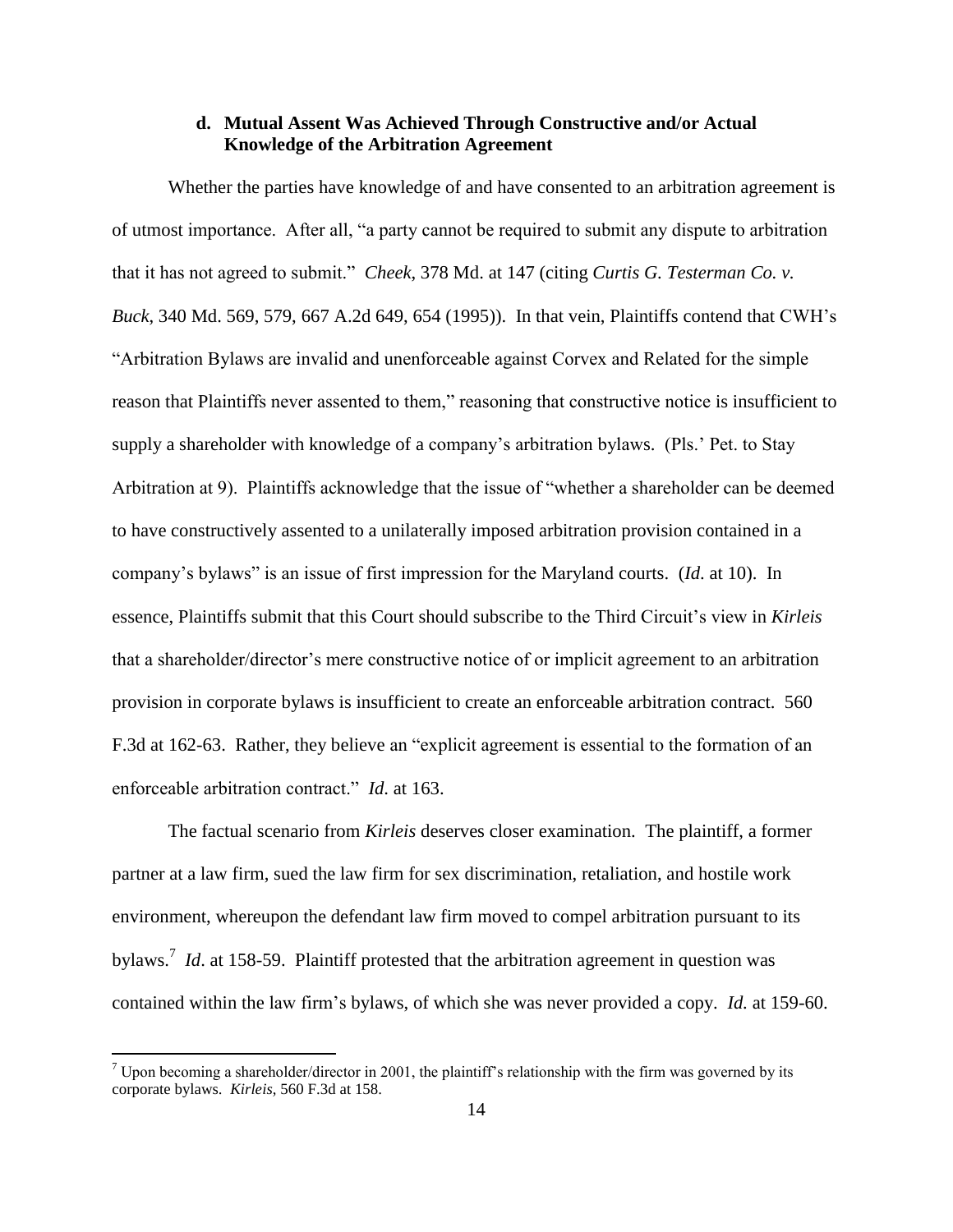Nor had the plaintiff ever "signed any agreement or document which refers to or incorporates the arbitration provision in the By-Laws" or been "informed of the presence of the arbitration provision in the By-Laws." *Id*. The law firm did not contest plaintiff"s allegations. *Id*. at 160.

Aside from the fairly unique set of facts in *Kirleis*, a subsequent Third Circuit opinion expressed more relaxed standards for arbitration agreements" enforceability to ensure that arbitration agreements are on equal footing with other contracts under state contract principles. *Century*, 584 F.3d at 531-32. In *Century*, the Third Circuit backtracked to some degree, recognizing that the "Supreme Court, far from adopting the substantive requirement that arbitration provisions must be "express" and "unequivocal" to be valid, [may have] in fact rejected it." *Id*. at 531. (citing *First Options*, 514 U.S. at 944). Moreover, the FAA and Supreme Court precedent, the *Century* Court said, prevented it from "requiring arbitration agreements to be 'express' and 'unequivocal' in order to be enforced," *id.*, because to do so would "impermissibly . . . require more of arbitration agreements than of contracts generally to be enforced," under state contracts law principles. *Id*. at 532. For example, courts can and do enforce contracts merely "implied in law" instead of being "express" and "unequivocal." *Id*.

This Court cannot demand any higher standard of an arbitration agreement than what would be demanded of a typical contract under Maryland law, as it interprets the Supreme Court and Maryland Court of Appeals precedent in a similar fashion to the Third Circuit. *See, e.g.*, *Concepcion*, 131 S. Ct. at 1745 (affirming that "courts must place arbitration agreements on an equal footing with other contracts"); *Holloman v. Circuit City Stores, Inc.*, 391 Md. 580, 894 A.2d 547 (2006) ("The issue of whether an agreement to arbitrate exists is governed by contract principles."). Maryland courts as well as courts from other jurisdictions have frequently ruled that constructive knowledge, constructive notice, and knowledge/notice through incorporation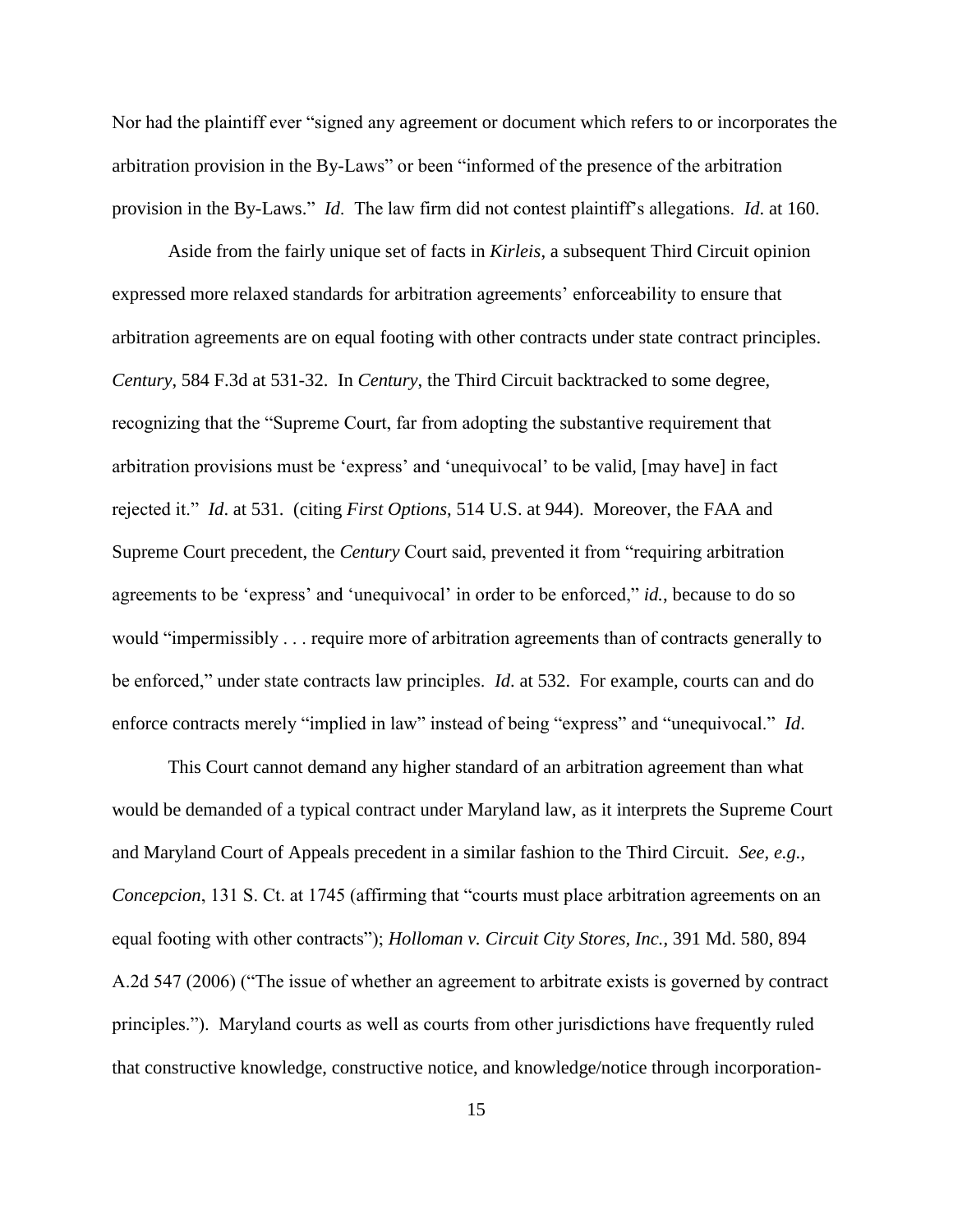by-reference are adequate to inform and bind a party to a contract, thereby satisfying mutuality. *See e.g.*, *Wolf v. Crystal*, 239 Md. 22, 27-28, 209 A.2d 920 (1965) (concluding that defendant was a shareholder, not depositor of a Savings & Loan, and therefore was bound by the Savings  $\&$ Loan"s Charter and Bylaws because the passbook she received when she opened her account informed her: "This certifies that the above names is/are members of FIRST FIDELITY SAVINGS AND LOAN ASSN., INC. This certificate is issued and by acceptance hereof is held subject to all the provisions of the Charter and By-Laws of the Associations and the laws of the State of Maryland"); *Harby ex rel. Brooks v. Wachovia Bank, N.A.*, 172 Md. App. 415, 915 A.2d 462 (2007) (holding that by signing the initial terms & conditions agreement to open an account, a bank customer had consented to arbitration when the unsigned arbitration agreement was incorporated by reference into the terms & conditions agreement); *Spence v. Medical Mutual Liability Insurance Society of Md.*, 65 Md. App. 410, 419-20, 500 A.2d 1066 (1985) (confirming that a "mutual insurance company"s charter and by-laws form part of the contract of insurance, regardless of whether they are referred to in the policy" and that "even though the by-laws may not have been distributed to appellants, they are presumed to have knowledge of them"); *Steel Warehouse Co. v. Abalone Shipping Ltd. of Nicosai*, 141 F.3d 234, 237 (5th Cir. 1998) (holding constructive notice existed where a "standard" bill of lading incorporated the terms and conditions from the charter party, including an arbitration clause, and complaining party was "sophisticated"); *Data Consultants, Inc. v. Traywick*, 593 F. Supp. 447, 451, 454-56 (D. Md. 1983), *aff'd* --- Fed. Appx. ---- (4th Cir. 1984) (finding valid and binding a Stock Purchase Agreement where a restriction, added in a legend on all stock certificates, required each minority shareholder to sell stock to the majority shareholder upon his/her termination from employment and referred holder to Stock Purchase Agreement for more details); *Rushing v. Gold Kist, Inc.*,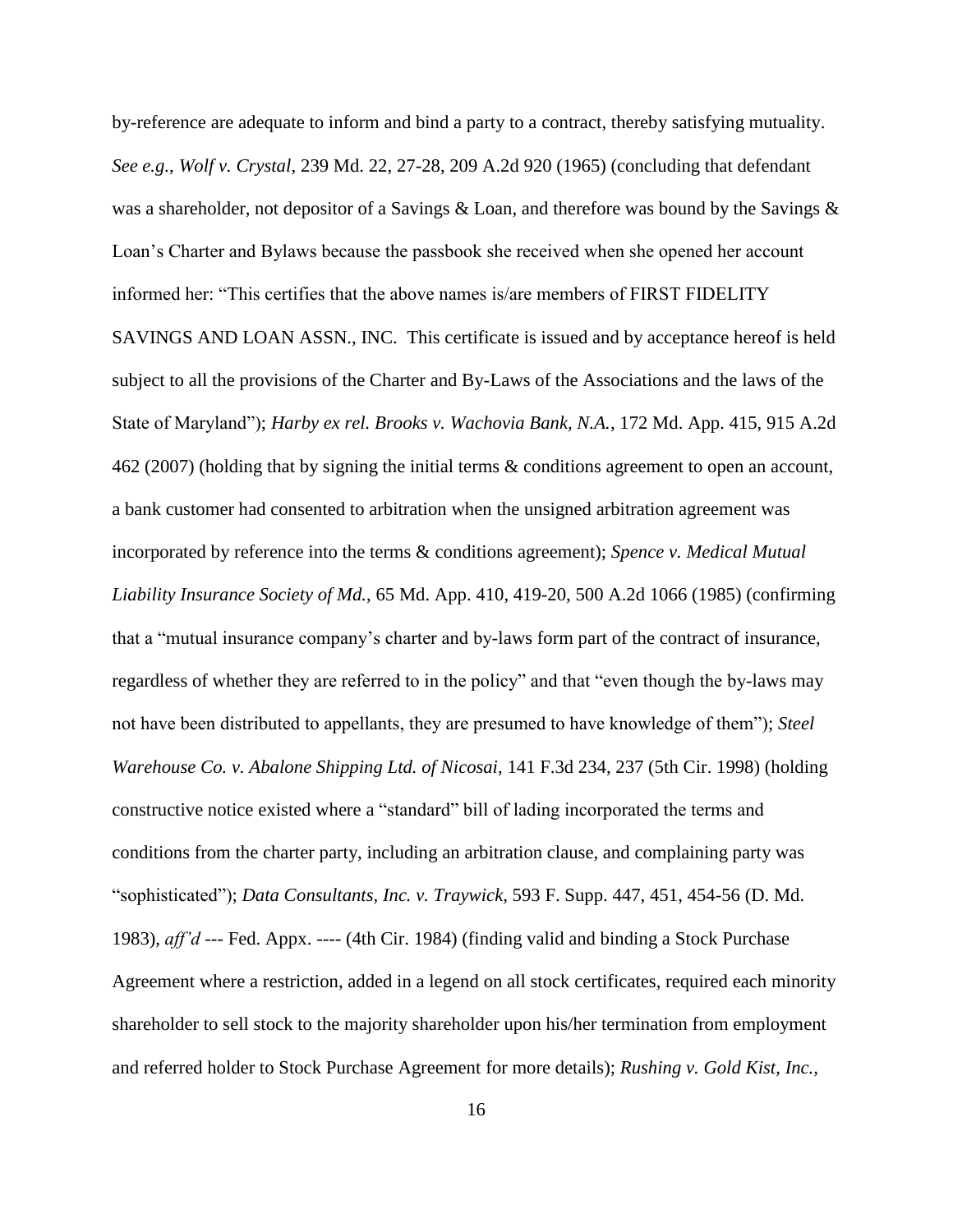567 S.E.2d 384, 387-88 (Ga. Ct. App. 2002) (deeming enforceable an arbitration clause added to bylaws after a member of an agricultural cooperative originally signed his membership agreement, because member had expressly agreed to be subject to existing bylaws *and* bylaws "hereinafter in effect").This Court must apply the same standard for constructive notice to determine if parties have assented and are bound to arbitration agreements.

In the case *sub judice*, each share certificate of CWH stock sold bears the following legend:

This Certificate and the shares evidenced hereby are issued and shall be held subject to all of the provisions of the Declaration of Trust and Bylaws of the Trust and any amendments thereto. The holder of this Certificate and every transferee or assignee hereof by accepting or holding the same agrees to be bound by all of the provisions of the Declaration of Trust and Bylaws of the Trust, as amended from time to time.

(Trustees Defs." Mem. of Law in Opp. to Pls." Pet. to Stay Arbitration, Ex. 1 at CWH 2). Therefore, Plaintiffs purchased shares with at least constructive knowledge that the Arbitration Bylaws were in effect and that their shares were subject to them. This Court finds that this is enough to constitute mutual assent of the parties to the Arbitration Bylaws at issue.

Moreover, the plain fact is that Plaintiffs – two very sophisticated parties, both of which apparently investigated and analyzed CWH"s Bylaws prior to purchasing stock in CWH – had *actual* knowledge/notice of the Arbitration Bylaws. When Corvex and Related filed their Securities and Exchange Commission-mandated Schedule 13D,<sup>8</sup> indicating that they had acquired more than 5% of a voting class of CWH stock, on February 27, 2013, they attached a substantially similar copy of the Complaint filed with this Court on the same date. Under Item 4,

<sup>&</sup>lt;sup>8</sup> "When a person or group of persons acquires beneficial ownership of more than 5% of a voting class of a company"s equity securities registered under Section 12 of the Securities Exchange Act of 1934, they are required to file a Schedule 13D with the SEC." Schedule 13D, U.S. Securities and Exchange Commission, http://www.sec.gov/answers/sched13.htm (last visited May 6, 2013).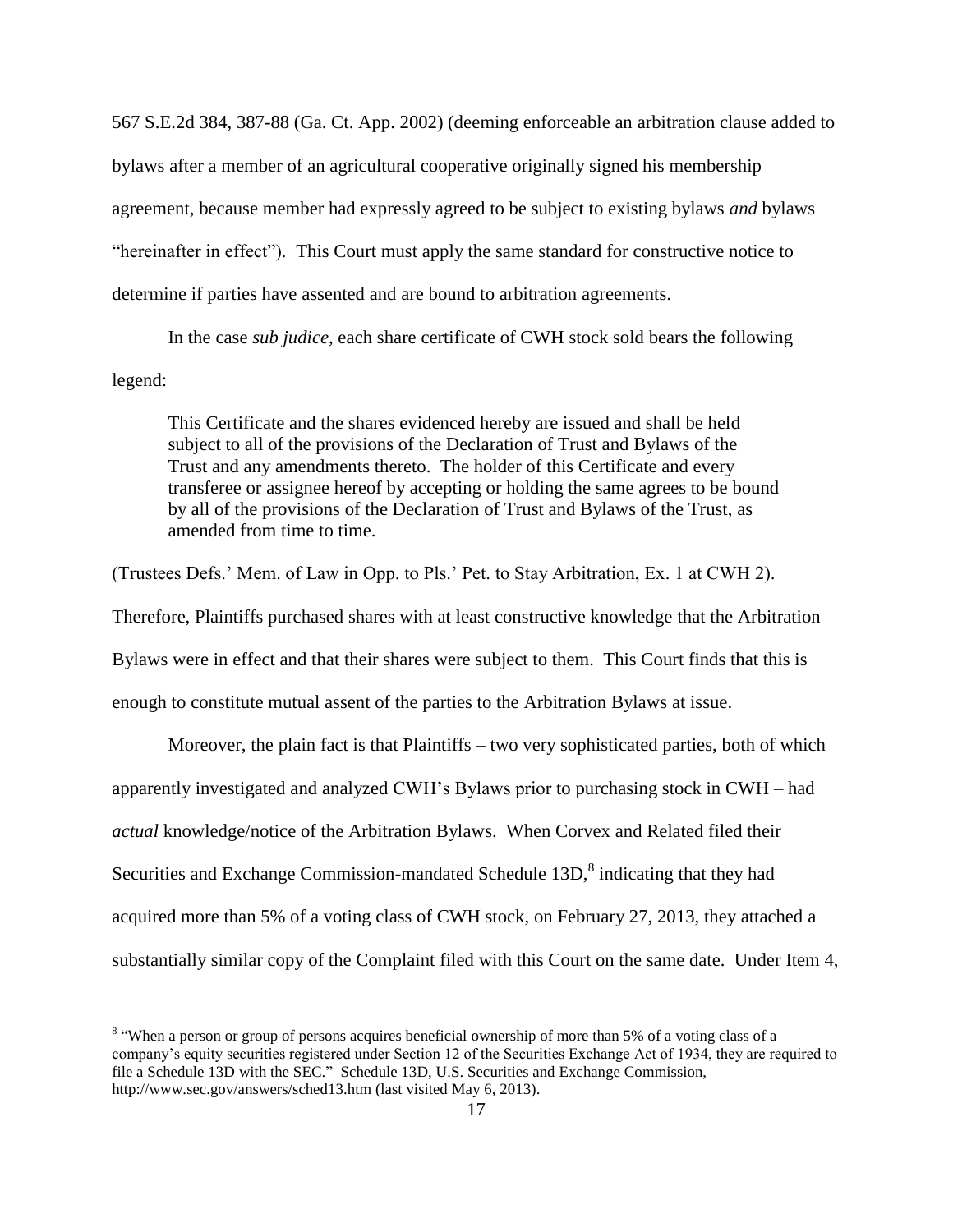entitled "Purpose of Transaction," Plaintiffs explained that "on February 27, 2013, Corvex and Related will file a Complaint for Injunctive and Declaratory Relief and Rescission in the Maryland State Court . . . against Commonwealth [and] its Board of Trustees. . . ." (Trustee Defs." Mem. of Law in Opp. to Pls." Pet. to Stay Arbitration, Ex. 9 at CWH 367). The Complaint attached to Item 4 stated that "Plaintiffs respectfully request that the Court (i) declare that the arbitration provision in the Company"s bylaws is unenforceable . . . ." (*Id*., Ex. 9 at CWH 395). Clearly, the Complaint had already been prepared in advance of Corvex and Related"s Schedule 13D filing on February 27, 2013. Meanwhile, Corvex and Related had begun stockpiling their shares on January 16, 2013 and continued to make large purchases of shares well into the month of March 2013. (Trustee Defs." Mem. of Law in Opp. to Pls." Pet. to Stay Arbitration, Ex. 8 at CWH 355-57). Corvex and Related had also prepared an extensive presentation and analysis, "Restoring Health to Commonwealth," for shareholders at the February 26, 2013 meeting, in which Recommendation #2 was to "Replace Declaration and Bylaws," illustrating the extent to which Plaintiffs had researched CWH. (Trustee Defs." Mem. of Law in Opp. to Pls." Pet. to Stay Arbitration, Ex. 6 at CWH 292). Thus, this Court concludes that Plaintiffs had actual knowledge of CWH"s Arbitration Bylaws, and thereby assented to them through its purchases of CWH stock.

# **e. Consideration Existed and CWH's Arbitration Bylaws Constitute a Valid Contract Between the Company and the Shareholders**

As a preliminary matter, Maryland law strictly limits the court"s role in adjudicating petitions to stay arbitration. A court "may only consider whether an agreement to arbitrate the dispute at hand exists." *Cheek*, 378 Md. at 159-60. *See also id*. at 152-53 (citing *Gold Coast*, 298 Md. at 103-04 (noting that the MUAA expresses the legislative policy in favor of enforcing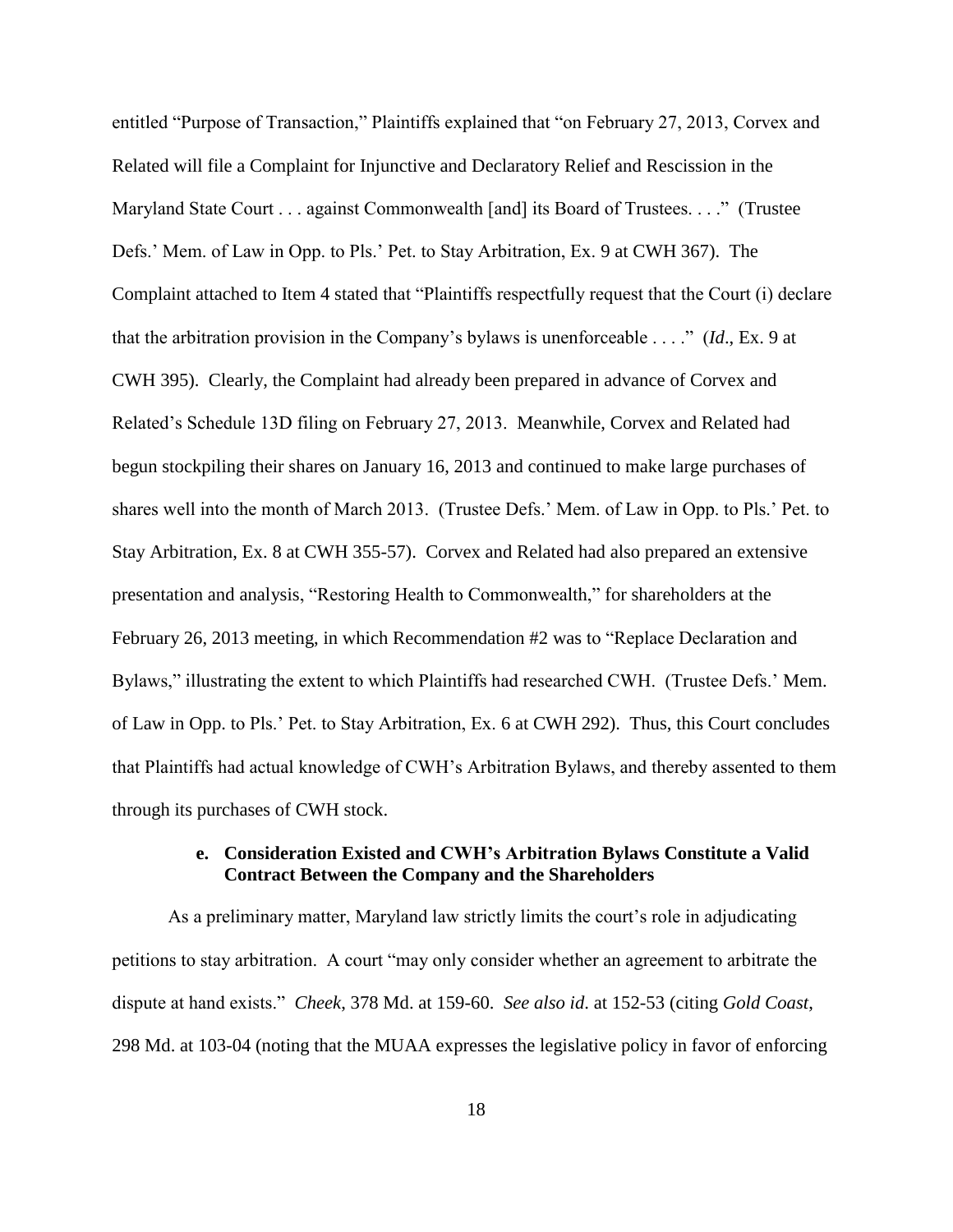agreements to arbitrate by "strictly confin[ing] the function of the court in suits to compel arbitration to the resolution of a single issue – is there an agreement to arbitrate the subject matter of a particular dispute")). Judges shall not "stray into the merits of any underlying disagreements" so as to avoid "eclips[ing] the role of the arbitrator, should a valid agreement exist." *Id.* Indeed, to do so would "run afoul of strong Federal and Maryland policies favoring arbitration as a viable method of dispute resolution." *Id*. at 160. Consequently, a court resolves only "whether 'there is a mutual exchange of promises to arbitrate,' and '[o]nce a court determines that the making of an agreement to arbitrate is not in dispute, its inquiry ceases, as the agreement to arbitrate has been established as a valid and enforceable contract." *Id*. at 153-54 (citing *Holmes*, 336 Md. at 544).

# **1. Mutuality of Consideration & Binding of Both Parties to the Arbitration Agreement**

Plaintiffs allege that CWH"s Arbitration Bylaws are invalid and unenforceable due to a lack of consideration. Plaintiffs are correct, in that "an arbitration agreement is binding and enforceable only if it is a valid contract supported by consideration." *Cheek*, 378 Md. at 147. *See also Sedelnikova v. Cheesecake Factory Restaurant, Inc.*, 2010 WL 2367387 (D. Md. June 7, 2010). Consideration can be shown through "a benefit to the promisor or a detriment to the promisee." *Cheek*, 378 Md. at 148 (citations & quotation marks omitted). To serve as adequate consideration, an exchange of promises must "constitute[ ] a binding obligation." *Id.* (citations omitted). It follows that "mutual promises to arbitrate act as an "an independently enforceable contract."" *Id*. at 153 (citing *Holmes*, 336 Md. at 544). Importantly, "mutuality . . . does not require an exactly even exchange of identical rights and obligations between the two contracting parties before a contract will be deemed valid." *Walther*, 386 Md. at 433 (citing *Harford County*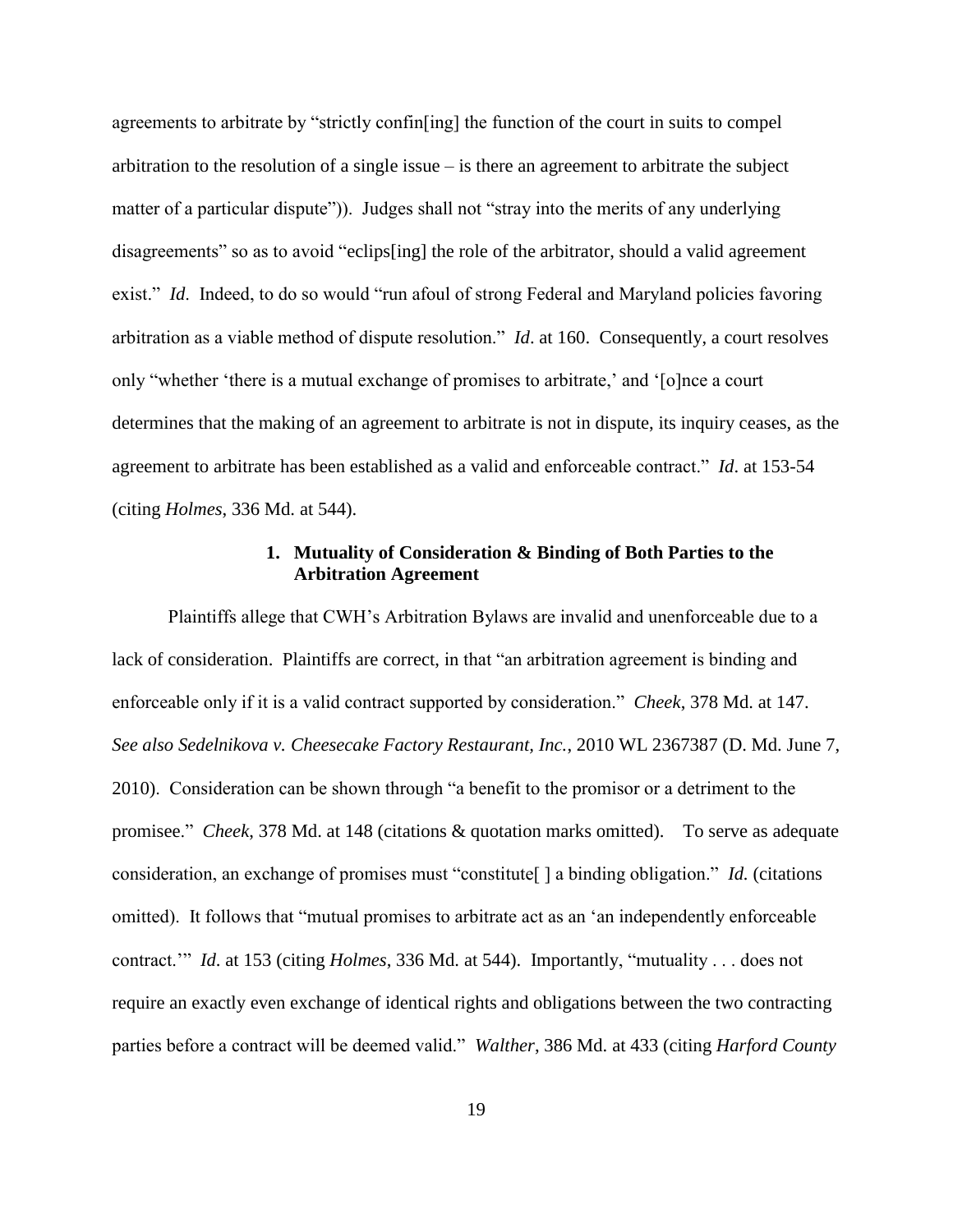*v. Town of Bel Air*, 348 Md. 363, 383, 704 A.2d 421 (1998)). To be sure, the court does not evaluate the "adequacy of the value exacted for the promise so long as it has some value." *Harford County*, 348 Md. at 383. In *Walther*, for example, the Court of Appeals disagreed with the petitioners" contention that there was an "oppressive lack of mutuality in the arbitration agreement because the clause provide[d] the lender with an option – foreclosure or arbitration – that [was] not provided to the borrower."<sup>9</sup> 386 Md. at 433. The Court reasoned that the petitioners and the bank did not need to have "identical mutuality of remedy . . . before the arbitration agreement [would] be deemed valid." *Id.* In brief, mutuality does not demand equality in value of consideration.

Illusory promises, however, do not qualify as sufficient consideration, because they do "not actually bind or obligate the promisor to anything." *Cheek*, 378 Md. at 148. Illusory promises occur where words are combined in a promissory form, but promise nothing and do not "purport to put any limitation on the freedom of the alleged promisor." *Id*. at 148-49 (citing Corbin on Contracts §5.28 (2003) (quotation marks omitted)). Likewise, the Restatement (Second) of Contracts defines an illusory promise as "[w]ords of promise which by their terms make performance entirely optional with the 'promisor' whatever may happen, or whatever course of conduct in other respect he may pursue." *Id*. at 149 (citing Restatement of Contracts 2d §2 cmt. e).

Here, looking at the plain language of the arbitration agreement, there is a mutual exchange of promises to arbitrate, defined by *Cheek* and *Holmes* as an "independently enforceable contract." *Cheek*, 378 Md. at 153 (citing *Holmes*, 336 Md. at 544). The separate section of CWH's Bylaws that covers arbitration, Article XVI, states:

<sup>9</sup> Certain exceptions in the arbitration agreement permitted only the lender-bank to litigate particular types of claims instead of submitting them to arbitration. *Walther*, 386 Md. at 433.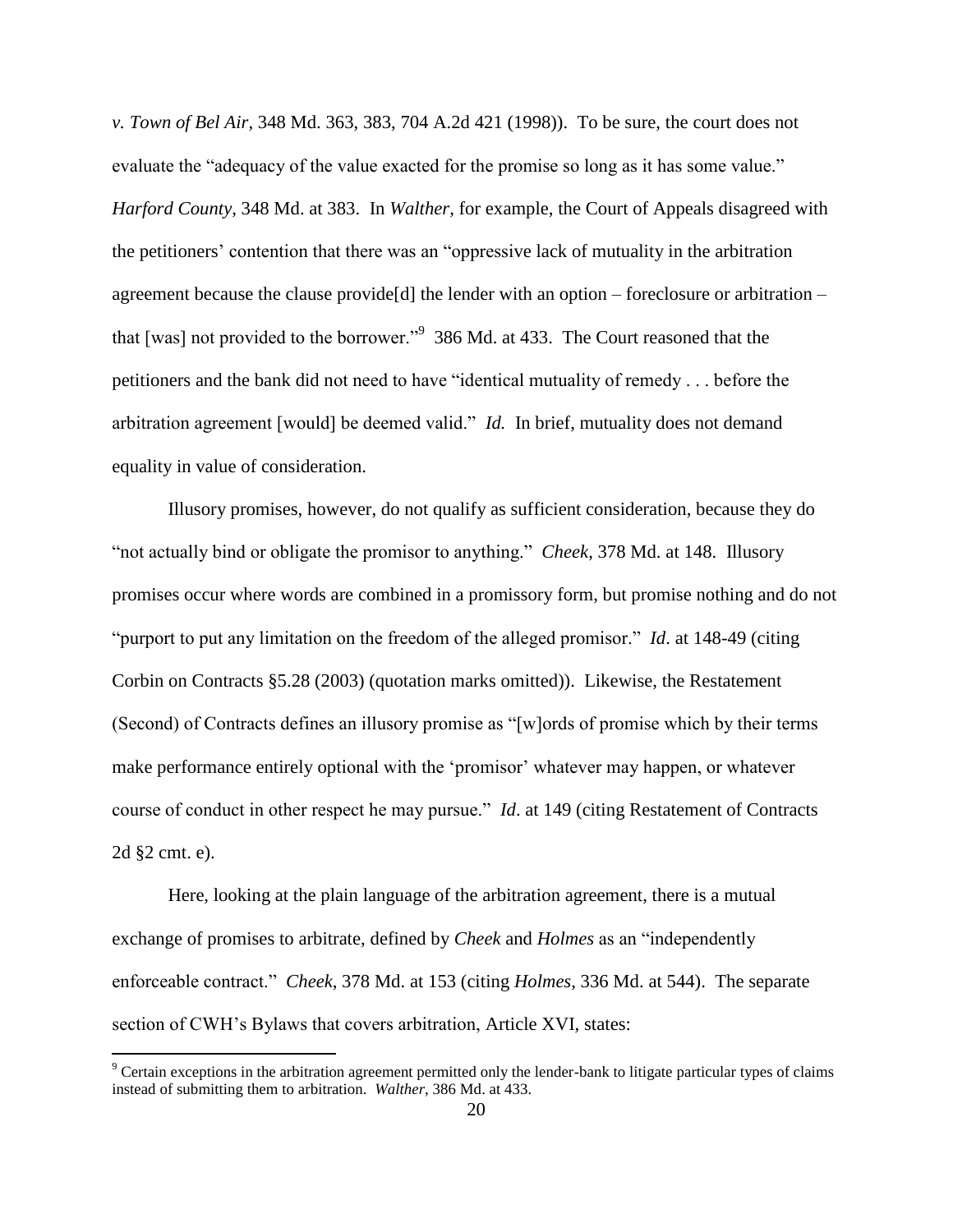[a]ny disputes, claims or controversies brought by or on behalf of any shareholder of the Trust . . . either on his, her or its own behalf, on behalf of the Trust or on behalf of any series or class of shares of the Trust . . . against the Trust or any Trustee, officer, manager (including Reit Management & Research LLC or its successor), agent or employee of the Trust . . . shall, *on the demand of any party* . . . be resolved through binding and final arbitration . . . .

(Pls." Mem. in Supp. of Pet. To Stay Arbitration, Ex. 6; Trustee Defs." Mem. of Law in Opp. to Pls." Pet. to Stay Arbitration, Ex. 2 at CWH 50). This indicates that *either* party has the ability to send a shareholder dispute into arbitration proceedings. Thus, Defendants' promise cannot be viewed as illusory where Defendants would be *obligated* to arbitrate if the Plaintiffs so requested, *even if Defendants wished to litigate the dispute before a court*. Stated differently, the Arbitration Bylaws" language is explicit and clear: *both* parties are *bound* to – they *must* – arbitrate if the other party so demands. Finally, this Court finds consideration in the fact that each party entered into the contract, and incorporated Arbitration Agreement, voluntarily – no one forced Plaintiffs to purchase shares of CWH stock. They made this decision of their own free will with *actual knowledge* of the arbitration agreement. This Court holds that these binding, mutual promises qualify as consideration under Maryland law, particularly when compared with the more one-sided arbitration clauses found to lack mutuality of consideration by state courts and federal courts applying Maryland law.

In *Raglani v. Ripken Professional Baseball*, when an employee was hired by an employer she signed a "Problem Support Policy" (PSP), which contained an arbitration clause. --- F.Supp.2d ----, 2013 WL 1633053, \*1 (April 16, 2013). The PSP indicated that "it was "a valid and binding legal obligation . . . in consideration of [the employee"s] hiring for employment or [her] continued employment."" *Id*. However, the arbitration provision only required the employee to "take affirmative steps . . . to invoke arbitration," but "lack[ed] any suggestion that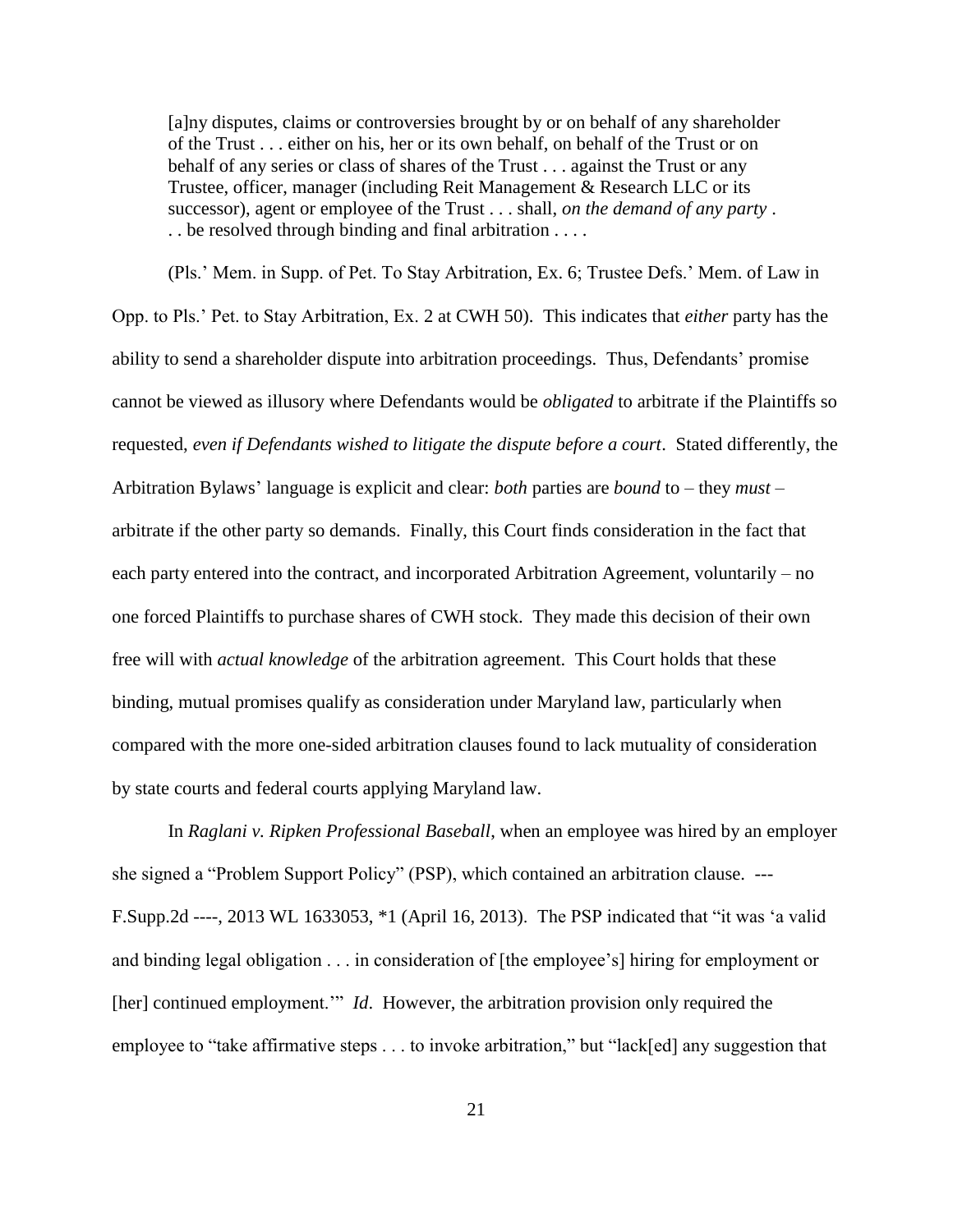[the employer was] required to submit any dispute it may have with an employee to arbitration, and contain[ed] no other potential "mutuality of obligation" between" them. *Id*. at \*5. Indeed, the arbitration clause from *Raglani did not "even contain the pretense that [the employer] must submit any dispute to arbitration* . . . [and was] silent on [the employer's] obligations to do anything other than "facilitate" this process in the event an employee submits a "problem to management." *Id*. (emphasis added). Here, on the contrary, Defendants are *obligated* to arbitrate a shareholder dispute if the Plaintiffs decide that is the alternative they would prefer.

Likewise factual distinctions differentiate the case *sub judice* from *Noohi*. As summarized by the *Raglani* Court, *Noohi* found the arbitration agreement there to be "quite simply one-sided and onerous" because "Defendants [did] not make any promises to Plaintiffs" in the arbitration provision. *Raglani*, 2013 WL 1633053 at \*4 (citing *Noohi*, 708 F.3d at 610) (some quotation marks omitted). "The clause [did] not state "the parties" and thus [did] not impose any obligations on the Defendants." *Id*. Rather, "it only refer[red] to [plaintiff-buyers] and their obligations." *Noohi*, 708 F.3d 599 at 610 (citations omitted). *Noohi* also reasoned that the arbitration clause "add[ed] additional procedures that *only the buyer must perform* prior to initiating arbitration . . . ." *Id*. (emphasis added). Moreover, the arbitration clause expressly and in capitalized, bolded terms stated that "only the buyer, but not the seller, waives the right to a court proceeding "FOR ANY CLAIMS *OR COUNTERCLAIMS* BROUGHT PURSUANT TO THIS AGREEMENT."" *Id*. at 610-11 (emphasis added by the Fourth Circuit). Such language, the Fourth Circuit ruled, effectively meant that "the arbitration provision unambiguously [bound] only the buyer. . . ." *Id*. at 611. Again, pursuant to Article XVI of the Company"s Bylaws in this case, both Plaintiffs and Defendants must forego court proceedings in the event the opposing party elects to arbitrate a shareholder dispute.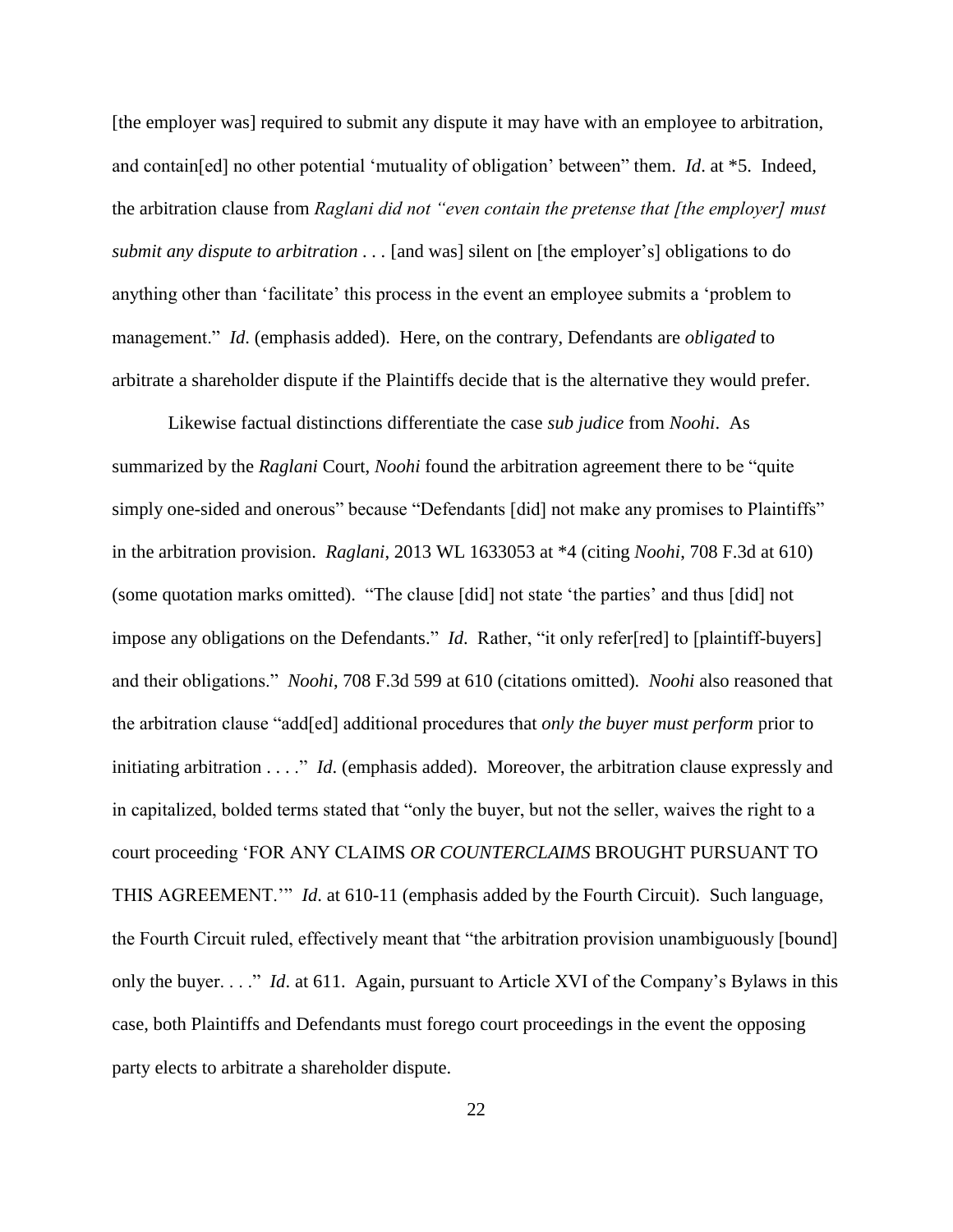Conversely, in *Cheek*, the arbitration agreement "was defective because it permitted the employer, but not the employee, to modify it at any time," while permitting "any party" to initiate arbitration proceedings. *Raglani*, 2013 WL 1633053 at \*4 (citing *Cheek*, 378 Md. at 142). The "plain and unambiguous language of the [employer-employee] arbitration agreement appear[ed] to allow [the employer] to revoke the [arbitration agreement] even after arbitration is invoked, and even after a decision is rendered, because [the employer] can "revoke" the [arbitration agreement] 'at any time."" *Cheek*, 378 Md. at 149. Because the employer had sole and unlimited discretion to change the terms and rules of the arbitration agreement whenever it wished, the employer's ""promise" to arbitrate employment disputes [was] entirely illusory, and therefore no real promise at all." *Id*. As noted *supra,* this is not the case here because *either*  Plaintiffs *or* Defendants may force a shareholder dispute into arbitration proceedings, meaning that Defendants have relinquished a power of which they might otherwise have retained unfettered control. A promise to allow shareholder disputes to be arbitrated therefore qualifies as consideration.

Finally, in *Hill v. Peoplesoft USA, Inc*, an employer offered an employee a position through an "offer letter," which bound her to the company"s "Internal Dispute Solution" program ("IDS Program").<sup>10</sup> 412 F.3d 540, 542 (4th Cir. 2005). The IDS Program, described as a "company policy generally applicable to all employees," compelled the parties to arbitrate all "legal employment claim(s) or dispute(s)" if the first two steps – the open-door policy and intervention by the human resource department – were unsuccessful in resolving the issue. *Id*. The District Court concluded that because the employer reserved the right to change the IDS Program underlying the arbitration agreement without notice, the arbitration agreement lacked

 $10$  The employee did not sign the offer letter or the IDS Program agreement, but did have to sign a separate arbitration agreement. *Hill*, 412 F.3d at 542.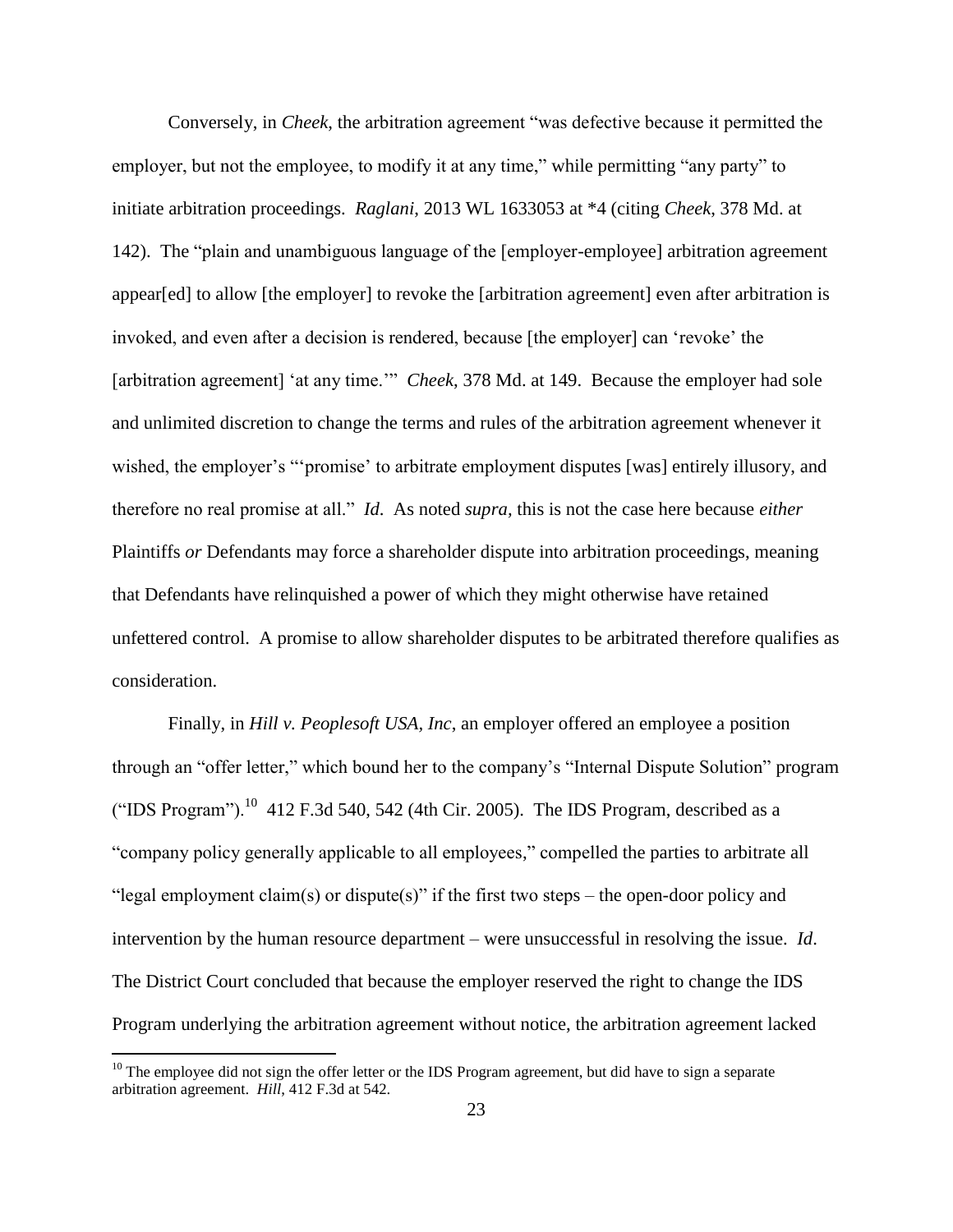sufficient consideration and was thereby unenforceable. *Id*. at 543. In vacating the District Court"s decision, the Fourth Circuit deemed the arbitration agreement enforceable despite the fact that the employer "reserved the right to change [the IDS Program underlying the arbitration agreement] 'without notice.'" *Id.* at 543-44. Ultimately holding the arbitration agreement enforceable on other grounds (e.g., the "four corners" argument discussed *infra*), the Fourth Circuit stressed that "importantly, on its face, [the arbitration agreement] unambiguously require[d] both parties to arbitrate, [so] the district court erred when it concluded that the Arbitration Agreement was not supported by consideration." *Id*. at 544. The same holds true here – *either* party has the option and the power to force a dispute to proceed in arbitration. (Pls." Mem. in Supp. of Pet. To Stay Arbitration, Ex. 6; Trustee Defs." Mem. of Law in Opp. to Pls." Pet. to Stay Arbitration, Ex. 2 at CWH 50). As such, mutuality of consideration exists.

Significantly, *Cheek*, *Hill*, and *Raglani* all involve employment settings, where it is conceivable that an employer may have a wide variety of claims to litigate or arbitrate against an employee. In this case, Plaintiffs have suggested only three claims Defendants can deploy against a shareholder – indemnification pursuant to CWH"s Declaration of Trust Article VII, section 7.12 for "costs, expenses, penalties, fines, and other amounts including, without limitation, attorneys' and other professional fees" (Trustee Defs.' Mem. of Law in Opp. to Pls.' Pet. to Stay Arbitration, Ex. 3 at CWH 74), a libel claim, or a slander claim. (Tr. at 56, May 3, 2013). In that vein, the Court re-emphasizes the *Walther* Court's conclusion that "mutuality . . . does not require an exactly even exchange of identical rights and obligations between the two contracting parties before a contract will be deemed valid." *Walther*, 386 Md. at 433 (citing *Harford County v. Town of Bel Air*, 348 Md. 363, 383, 704 A.2d 421 (1998)); *see also Hill*, 412 F.3d at 542 (arbitration agreement enforceable notwithstanding the fact that some types of claims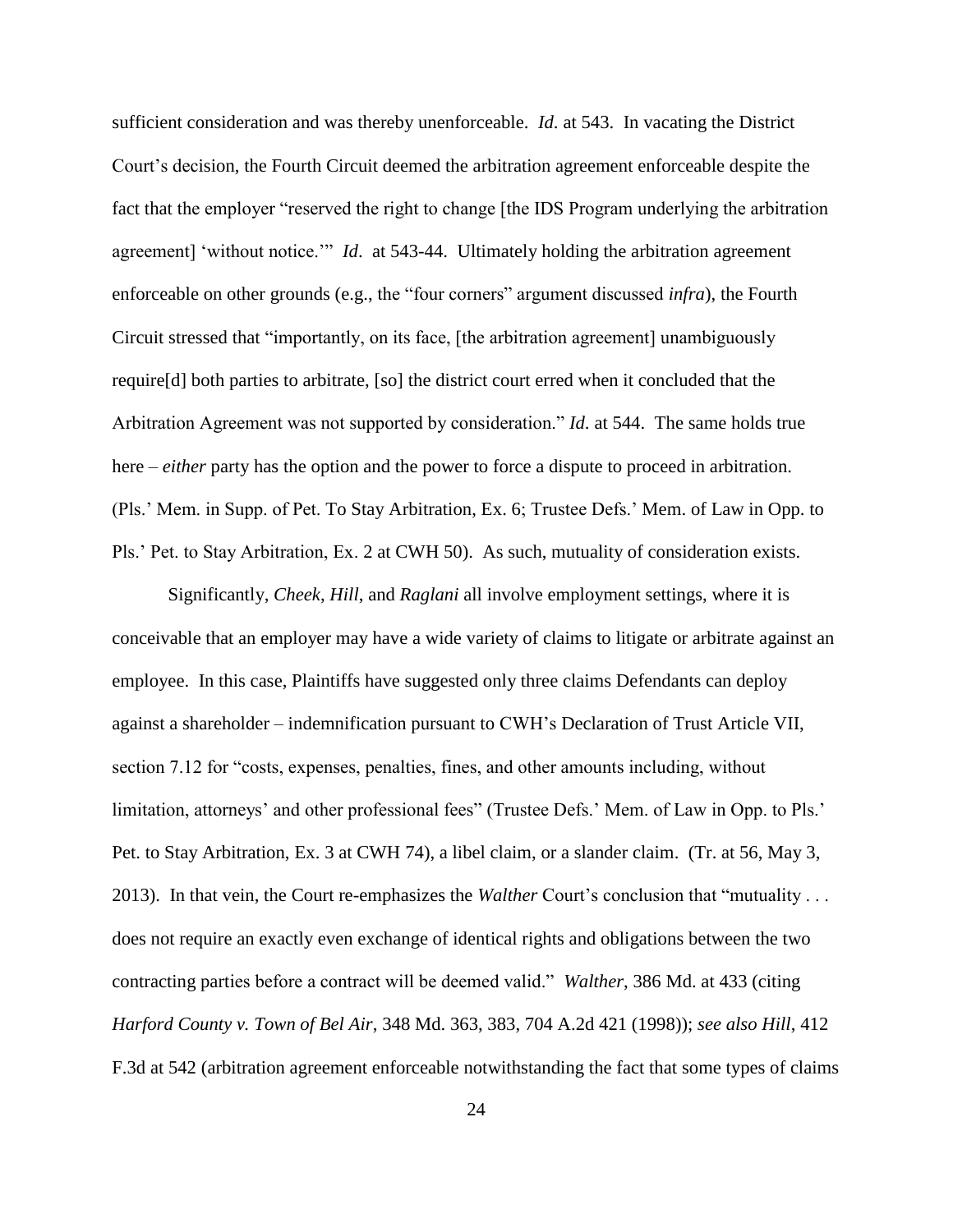were excluded from arbitration). In sum, Plaintiffs" argument of lack of mutuality of consideration due to Defendants" ability to litigate claims against Plaintiffs and other shareholders fails.

# **2. Defendants' Power to Modify Bylaws, Including Arbitration Bylaws, Originates from Outside the "Four Corners" of the Arbitration Agreement**

Plaintiffs also claim that Defendants can amend or revoke CWH"s Bylaws at their whim, making the Agreement the "epitome of a one-sided arbitration provision." (Pls." Mem. in Support of Pet. to Stay Arbitration at 16). This claim is misplaced.

*Cheek* and *Hill* have cautioned against looking beyond the "four corners" of the arbitration agreement in assessing whether it is valid and enforceable. *See also Raglani*, 2013 WL 1633053 at \*4 (confirming that, as per *Prima Paint Corp. v. Flood & Conklin Mfg. Co.*, 388 U.S. 395 (1967) and *Cheek*, 378 Md. at 152, "courts are not permitted, when assessing the enforceability of an arbitration agreement, "to go beyond the confines of the arbitration agreement itself and into an analysis of the validity of the larger contract""). In *Cheek,* the arbitration agreement, which was part of a larger employment agreement, granted the employer – but not the employees – the right to "alter, amend, modify, or revoke the [arbitration agreement] at its sole and absolute discretion any time with or without notice." 378 Md. at 142-43. The Court of Appeals held that it could not expand the Court"s role "by looking beyond the arbitration [agreement] and into the underlying employment agreement to determine whether consideration exists to support an agreement to arbitrate," because doing so "would be straying into the prohibited morass of the merits of the claims." *Id*. at 154. As such, the Court found the arbitration agreement lacked consideration and was unenforceable because the employer"s promise to arbitrate was "entirely illusory, and therefore, no real promise at all." *Id*. at 149.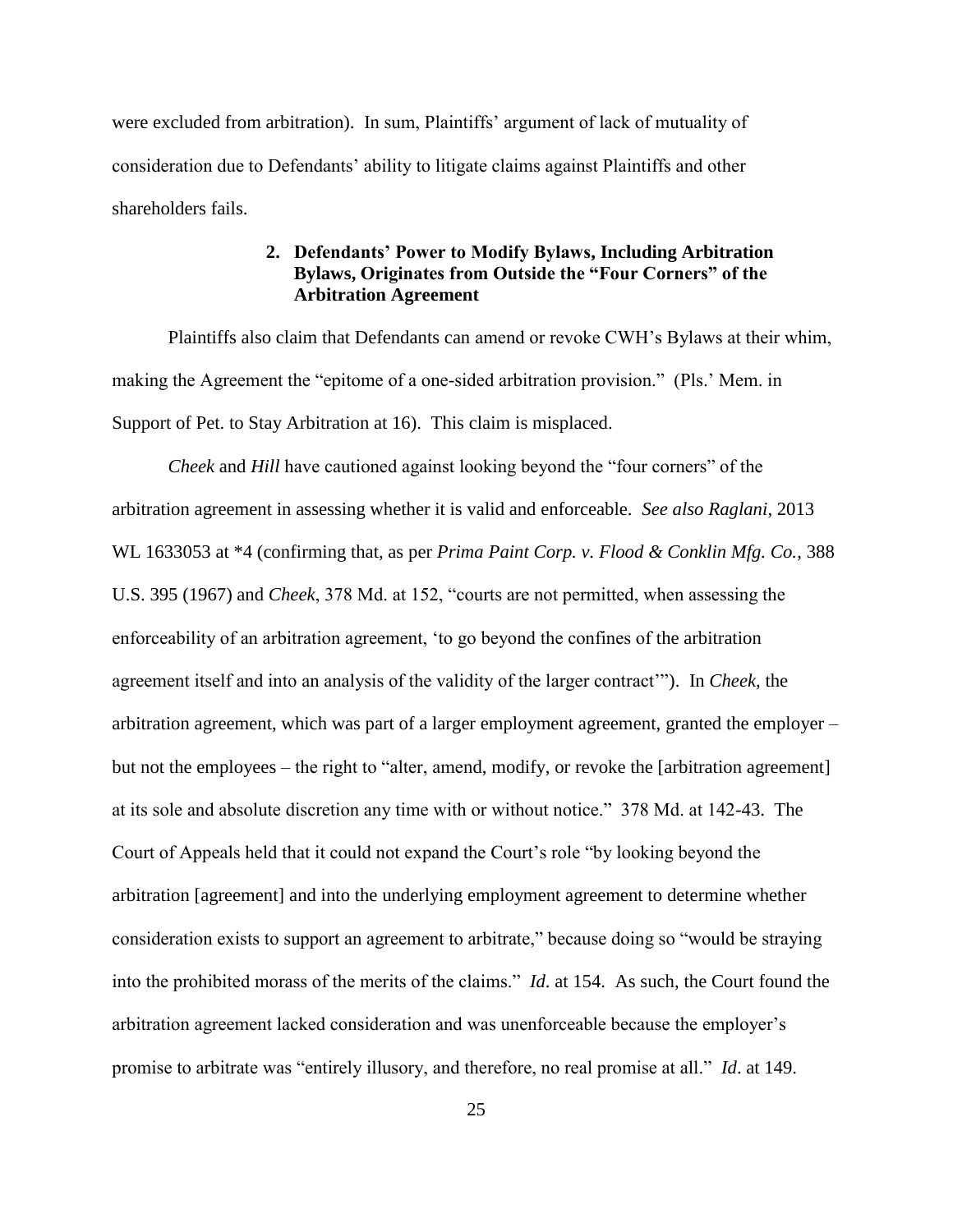*Hill*, a Fourth Circuit opinion applying Maryland law, relied on *Cheek*, but identified a "critical distinction between [it] and *Cheek*." *Hill*, 412 F.3d at 544. In *Cheek*, the employer reserved its rights [as the sole party with power to alter, amend, modify, or revoke the arbitration agreement] *within* the arbitration agreement itself, whereas in *Hill,* the separate arbitration agreement "contain[ed] no such illusory promise." *Id.* On the contrary, the *Hill* Court stressed that "it is only when we are asked to look beyond the four corners of the Arbitration Agreement and examine the IDS Program – something *Cheek* tells us we are not allowed to do – that Hill"s argument finds its support."<sup>11</sup> *Id*. In the end, as noted *supra*, the Fourth Circuit vacated the District Court's holding that the arbitration agreement was not supported by consideration, and instead found the arbitration agreement enforceable because by binding both parties to arbitrate "all" claims, save a handful, it *was* supported by adequate consideration. *Id*.

Factually, the case at bar closely resembles *Hill* and stands opposite to *Cheek.* The Defendants' ability to amend CWH's Bylaws, including the Arbitration Bylaws, is rooted *not* within the four corners of the Arbitration Agreement, but rather, in CWH"s Declaration of Trust and Maryland REIT law, codified at Md. Code Ann., Corps. & Ass"ns §8-101 *et seq.* Under Md. Code Ann., Corps & Ass'ns  $\S 8-301(11)$ , a real estate investment trust "has the power to ... [m]ake and alter bylaws not inconsistent with law or with its declaration of trust to regulate the government of the real estate investment trust and the administration of its affairs." CWH"s Declaration of Trust sets out the very broad powers of the Trustees in Article III, granting them:

full, absolute and exclusive power, control and authority over the Trust Estate and over the business and affairs of the Trust to the same extent as if the Trustees were the sole owners thereof in their own right, and [they] may do all such acts

<sup>&</sup>lt;sup>11</sup> Again, the employee in *Hill* argued that the arbitration agreement was not supported by consideration – and therefore unenforceable – because the employer retained the right to "change the IDS program, [which outlined when arbitration was mandatory] 'without notice." *Hill*, 412 F.3d at 544. The employee analogized this to the employer"s reserving the exclusive right in *Cheek* to "alter, amend, modify, or revoke its arbitration policy." *Id*.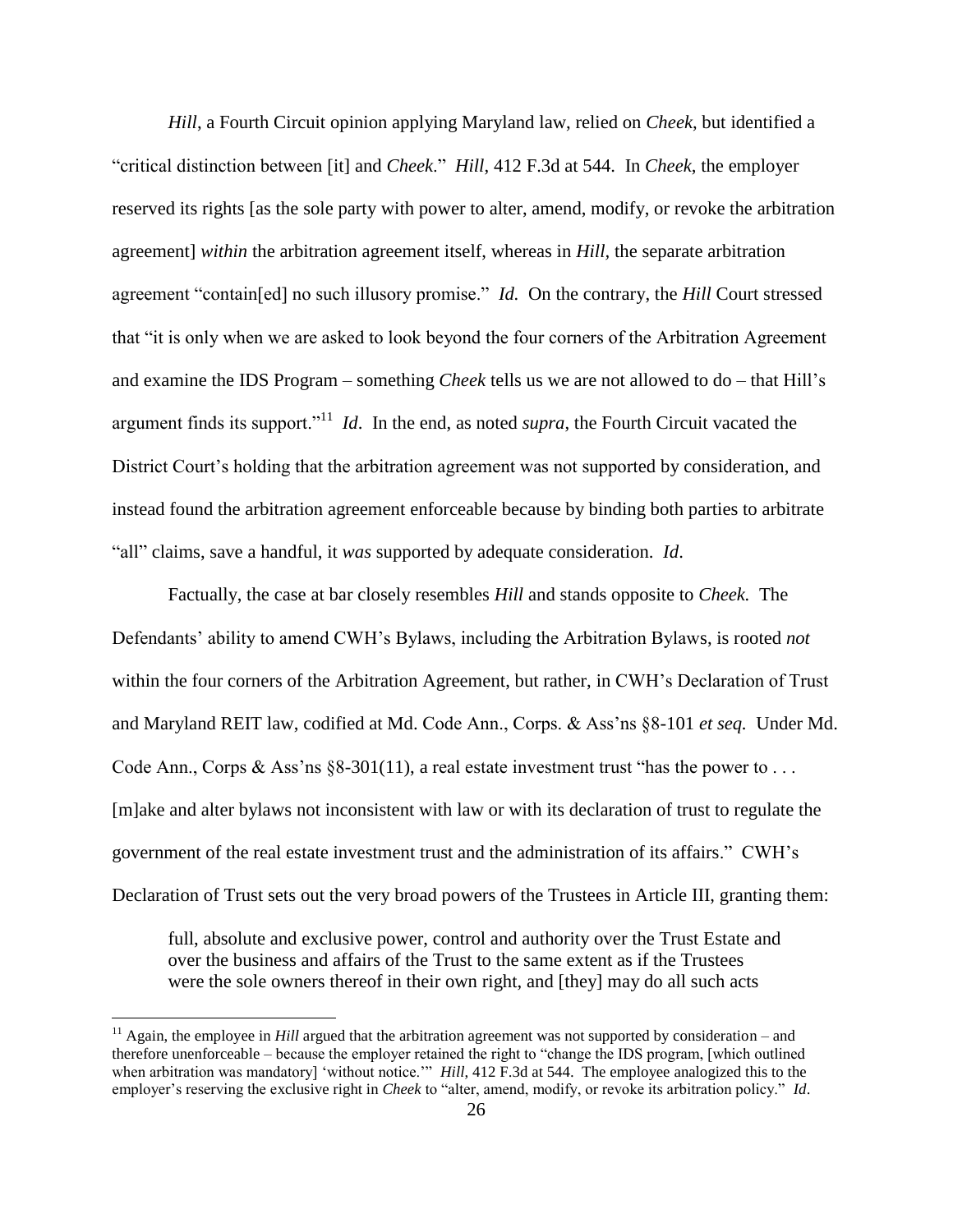and things as in their sole judgment and discretion are necessary for or incidental to or desirable for the carrying out of or conducting the business of the Trust.

(Trustee Defs." Mem. of Law in Opp. to Pls." Pet. to Stay Arbitration, Ex. 3 at CWH 60). Specifically regarding the Bylaws, the Declaration of Trust instructs in Article III, section 3.3 that the "Trustees may make or adopt and from time to time amend or repeal Bylaws (the "Bylaws") not inconsistent with law or with this Declaration, containing provisions relating to the business of the Trust and the conduct of its affairs." (Trustees Defs." Mem. of Law in Opp. to Pls." Pet. to Stay Arbitration, Ex. 3 at CWH 63). The Arbitration Bylaws themselves do not cloak the Trustees with any authority to amend or repeal the company bylaws. As such, precisely the same situation arises here as in *Hill:* Plaintiffs" argument finds its support only if we look beyond the four corners of the Arbitration Bylaws – "something *Cheek* tells us we are not allowed to do." *Hill*, 412 F.3d at 544; *Cheek*, 378 Md. 153-55. Because the Trustees" power to amend or revoke the Arbitration Bylaws springs from legitimate, legal sources, outside the "four corners" of the Arbitration Agreement – namely, the company"s Declaration of Trust and Maryland REIT law – Plaintiffs' argument must fail. It is not for this Court to question the intent of the Maryland Legislature in its decision to enact REIT law provisions that permit such action by REIT Trustees.

# **III. Conclusion**

For all of the foregoing reasons, Plaintiffs" Petition to Stay Arbitration is hereby **DENIED.** Plaintiffs' Motion for Partial Summary Judgment on Counts I and II of the Amended Complaint is hereby **DENIED AS MOOT.**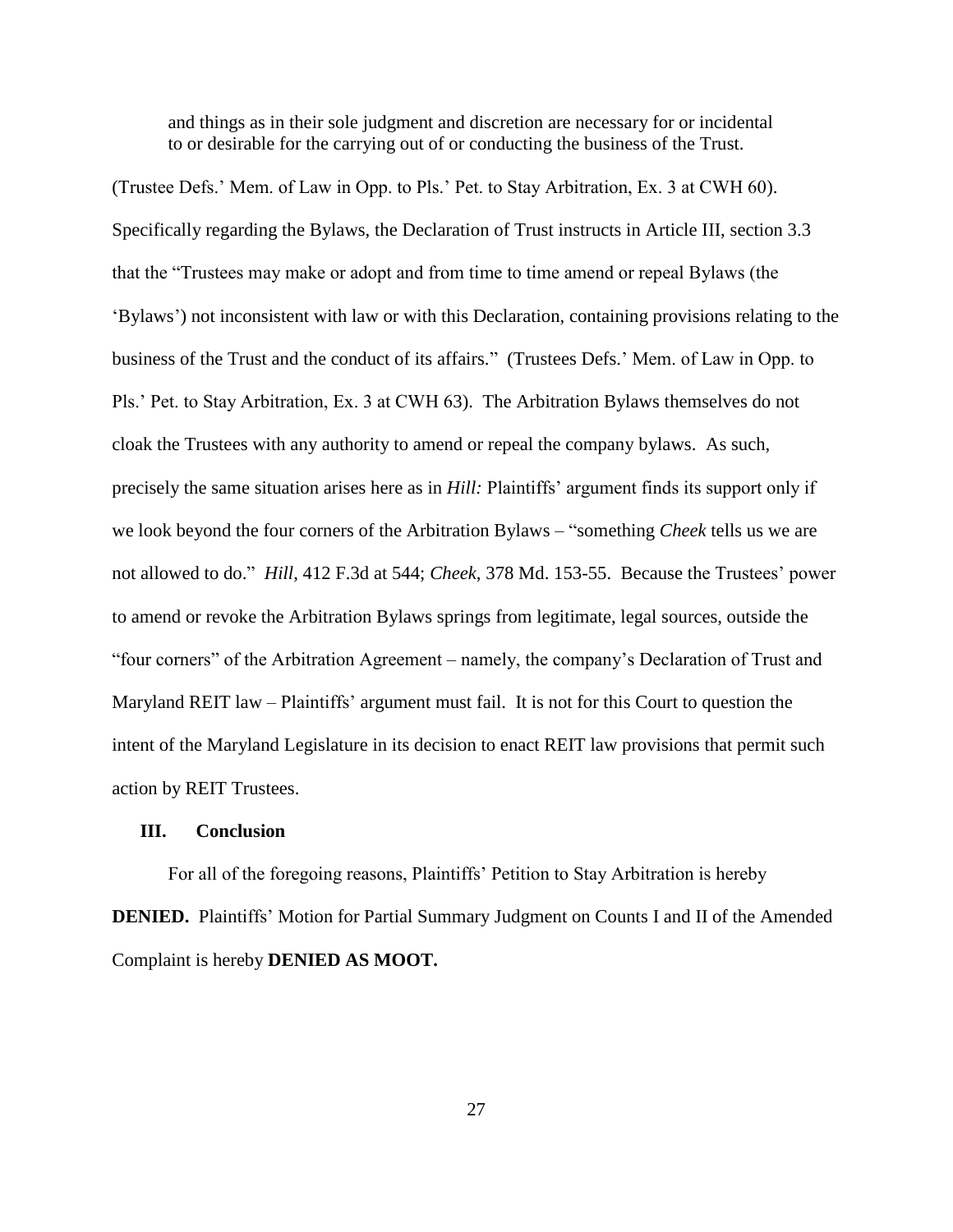/s/ Audrey J.S. Carrión Date: May 8, 2013 The Honorable Audrey J.S. Carrión Judge, Circuit Court for Baltimore City Case No. 24-C-13-001111

#### CC:

John F. Morkan III, Esq. Jackson B. Boyd, Esq. Ober, Kaler, Grimes & Shriver 100 Light Street Baltimore, Maryland 21202 *Counsel for Plaintiffs*

Adam H. Offenhartz, Esq. James L. Hallowell, Esq. Aric H. Wu, Esq. Gibson, Dunn & Crutcher LLP 200 Park Avenue New York, New York 10166 *Counsel for Plaintiffs*

Charles O. Monk, II, Esq. Jennifer DeRose, Esq. Geoffrey Gamble, Esq. Saul Ewing LLP 500 East Pratt Street, Suite 900 Baltimore, Maryland 21202 *Counsel for Trustee Defendants*

Robert S. Saunders, Esq. Stephen D. Dargitz, Esq. Joseph O. Larkin, Esq. Laura S. Clare, Esq. Jessica L. Raatz, Esq. Skadden, Arps, Slate, Meagher & Flom, LLP One Rodney Square P.O. Box 636 Wilmington, Delaware 19899 *Counsel for Trustee Defendants*

James R. Carroll, Esq. Skadden, Arps, Slate, Meagher & Flom, LLP One Beacon Street Boston, Massachusetts 02108 *Counsel for Trustee Defendants*

Ward B. Coe, III, Esq. Peter E. Keith, Esq. Rebecca C. Salsbury, Esq. Gallagher Evelius & Jones LLP The Park Charles